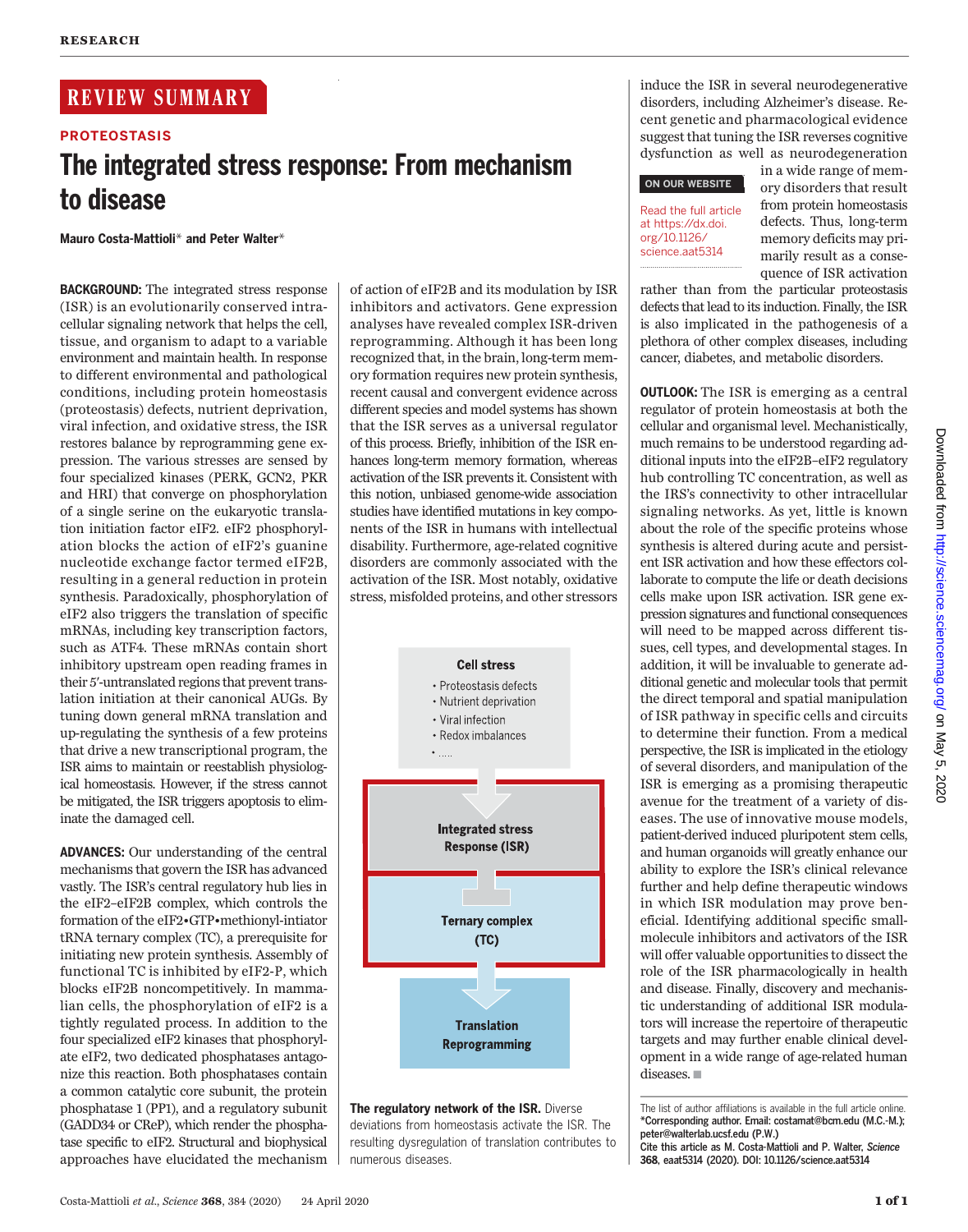# **REVIEW**

# PROTEOSTASIS The integrated stress response: From mechanism to disease

# Mauro Costa-Mattioli<sup>1</sup> and Peter Walter<sup>2</sup>

Protein quality control is essential for the proper function of cells and the organisms that they make up. The resulting loss of proteostasis, the processes by which the health of the cell's proteins is monitored and maintained at homeostasis, is associated with a wide range of age-related human diseases. Here, we highlight how the integrated stress response (ISR), a central signaling network that responds to proteostasis defects by tuning protein synthesis rates, impedes the formation of long-term memory. In addition, we address how dysregulated ISR signaling contributes to the pathogenesis of complex diseases, including cognitive disorders, neurodegeneration, cancer, diabetes, and metabolic disorders. The development of tools through which the ISR can be modulated promises to uncover new avenues to diminish pathologies resulting from it for clinical benefit.

o maintain cell health, proteins must be synthesized in proper amounts; folded with high fidelity; and assembled, appropriately localized, and degraded. Specialized mechanisms respond to malfunction in these essential proc o maintain cell health, proteins must be synthesized in proper amounts; folded with high fidelity; and assembled, appropriately localized, and degraded. Specialized mechanisms respond to malfunction establish protein homeostasis (proteostasis), when intracellular signaling networks are triggered by a variety of stress sensor molecules. The unfolded protein response (UPR) senses misfolded protein accumulation in the endoplasmic reticulum (ER), whereas the heat shock response (HSR) operates from the cytosol, enhancing the cell's protein folding and degradation capacity  $(1-3)$  $(1-3)$  $(1-3)$  $(1-3)$  $(1-3)$ . By contrast, the integrated stress response (ISR), a central and evolutionarily conserved signaling network, responds to stress conditions from both the lumen of the ER and the cytosol ([4](#page-8-0)). Indeed, ISR induction can be coupled to UPR and HSR activation  $(5, 6)$  $(5, 6)$  $(5, 6)$  $(5, 6)$  $(5, 6)$ . The ISR operates by reprogramming translation, the last step of gene expression. Its name derived from the realization that ISR signaling nucleates diverse stress inputs including proteostasis defects, nutrient deprivation, viral infection, and redox imbalance—and leads to a central output: the reduction in general translation initiation rates and the increase in translation of specific messenger RNAs (mRNAs). These two processes reprogram gene expression to maintain cellular equilibrium, sustain protein-folding capacity, support differentiation, and respond to injury. When the stress cannot be mitigated, the ISR triggers apoptosis to eliminate the damaged cell. We

provide an overview of our current understanding of the ISR pathway and its role in cell and organismal physiology. In addition, we highlight how abnormal ISR signaling contributes to the pathogenesis of complex diseases, including cognitive dysfunction, neurodegeneration, diabetes mellitus, myelination, and metabolic disorders. Finally, we review the new pharmacological tools through which the ISR can be modulated and discuss the potential therapeutic opportunity that targeting the ISR offers.

### Mechanism of the integrated stress response The ISR's central regulatory switch lies in eIF2 ternary complex formation

The salient feature of ISR signaling lies in the modulation of the cellular concentration of the ternary complex (TC). The TC is composed of the heterotrimeric eukaryotic translation initiation factor eIF2 (consisting of an  $\alpha$ ,  $\beta$ , and  $\gamma$  subunit), guanosine 5'-triphosphate (GTP), and charged methionyl-initiator tRNA  $(Met$ -tRNA<sub>i</sub> $)$  (Fig. 1). The TC is instrumental in initiating translation of AUG-initiated open reading frames (ORFs) in the cell's transcriptome ([7](#page-8-0)). AUG codon recognition triggers GTP hydrolysis in the TC, releasing Met-tRNA<sub>i</sub> to the ribosomal P site. eIF2-GDP (guanosine 5′ diphosphate) then dissociates, which allows the assembly of the ribosome that commences the elongation phase of protein synthesis. Exchange of the eIF2-bound GDP for GTP recycles eIF2 to its active state. This nucleotide exchange reaction is rate limiting for TC formation and hence for AUG-initiated mRNA translation.

# eIF2 phosphorylation regulates TC formation

For the TC to form, eIF2 must first be charged with GTP (Fig. 1)  $(8)$  $(8)$  $(8)$ . Because the intrinsic rate of GDP release from eIF2 is low, the exchange

reaction is catalyzed by eIF2's dedicated guanine nucleotide exchange factor (GEF) eIF2B. eIF2B is composed of two copies of five different subunits  $(\alpha, \beta, \delta, \gamma, \text{ and } \varepsilon)$  that assemble into a large twofold symmetric heterodecamer  $(9, 10)$  $(9, 10)$  $(9, 10)$  $(9, 10)$  $(9, 10)$  (Fig. 2A). The building blocks of this complex are stable subcomplexes: two heterotetramers (eIF2B $\beta\gamma\delta\epsilon$ ) and a homodimer  $(eIF2B\alpha_2)$  ([9](#page-8-0), [11](#page-8-0)) (Fig. 2B). The structure of the eIF2B is highly conserved from yeast to mammals, reflecting its ancient evolutionary origin in eukaryotic cells ([10](#page-8-0)–[12](#page-8-0)).

eIF2B's catalytic nucleotide exchange activity resides in eIF2B $\varepsilon$  ([13](#page-8-0)), suggesting that the remainder of the complex plays a regulatory role(s). The eIF2e subunits are positioned at opposing ends of the decamer. Structures of human eIF2B complexed with its substrate, eIF2, illuminate the mechanism of guanine nucleotide exchange and explain why the eIF2B decamer is more active than its incompletely assembled building blocks  $(14, 15)$  $(14, 15)$  $(14, 15)$  $(14, 15)$  $(14, 15)$  (Fig. 2C). eIF2B-bound eIF2 adopts an extended conformation. The guanine nucleotide binding site in eIF2 $\gamma$  is sandwiched between two domains of eIF2Be. This bipartite interaction of eIF2g with eIF2Be stabilizes the nucleotide binding pocket in an open state, thus releasing GDP and readying eIF2 for loading with a fresh GTP present in the cytosol in large excess over GDP.

Whereas the eIF2Be-eIF2 $\gamma$  interaction occurs at either end of the eIF2B decamer, eIF2 $\alpha$  interacts at a composite binding site bridging eIF2B's central symmetry interface. Therefore, the eIF2 binding sites on eIF2B are only complete in the assembled enzyme.

# eIF2 phosphorylation transforms eIF2 from an eIF2B substrate into an eIF2B inhibitor

Upon stress, the  $\alpha$  subunit of eIF2 is phosphorylated at Ser<sup>51</sup>, yielding eIF2-P and ISR activation. This modification leads to a profound structural rearrangement in  $eIF2\alpha$ , forming a hydrophobic surface patch on eIF2-P that displays strong affinity for a different binding site on eIF2B (Fig. 2D) ([14](#page-8-0)-[18](#page-8-0)). Binding of eIF2-P to eIF2B sterically interferes with proper positioning of eIF2 to the catalytic domain of eIF2Be (Fig. 2D). In this way, eIF2-P acts as a potent noncompetitive inhibitor of eIF2B.

# The pharmacologic ISR inhibitor ISRIB targets eIF2B

ISRIB is a recently developed drug-like smallmolecule ISR inhibitor that is bioavailable in vivo, blood–brain barrier penetrant, and highly potent. ISRIB binds to eIF2B and enhances its activity by promoting its assembly ([11](#page-8-0), [12](#page-8-0), [19](#page-8-0)–[21](#page-8-0)).

When active eIF2B decamers become depleted during the ISR because of their sequestration into inactive eIF2B•eIF2-P complexes, ISRIB replenishes the stock by assembling

<sup>&</sup>lt;sup>1</sup>Department of Neuroscience, Memory and Brain Research Center, Baylor College of Medicine, Houston, TX, USA. <sup>2</sup> Howard Hughes Medical Institute and Department of Biochemistry and Biophysics, University of California at San Francisco, San Francisco, CA, USA.

<sup>\*</sup>Corresponding author. Email: costamat@bcm.edu (M.C.-M.); peter@walterlab.ucsf.edu (P.W.)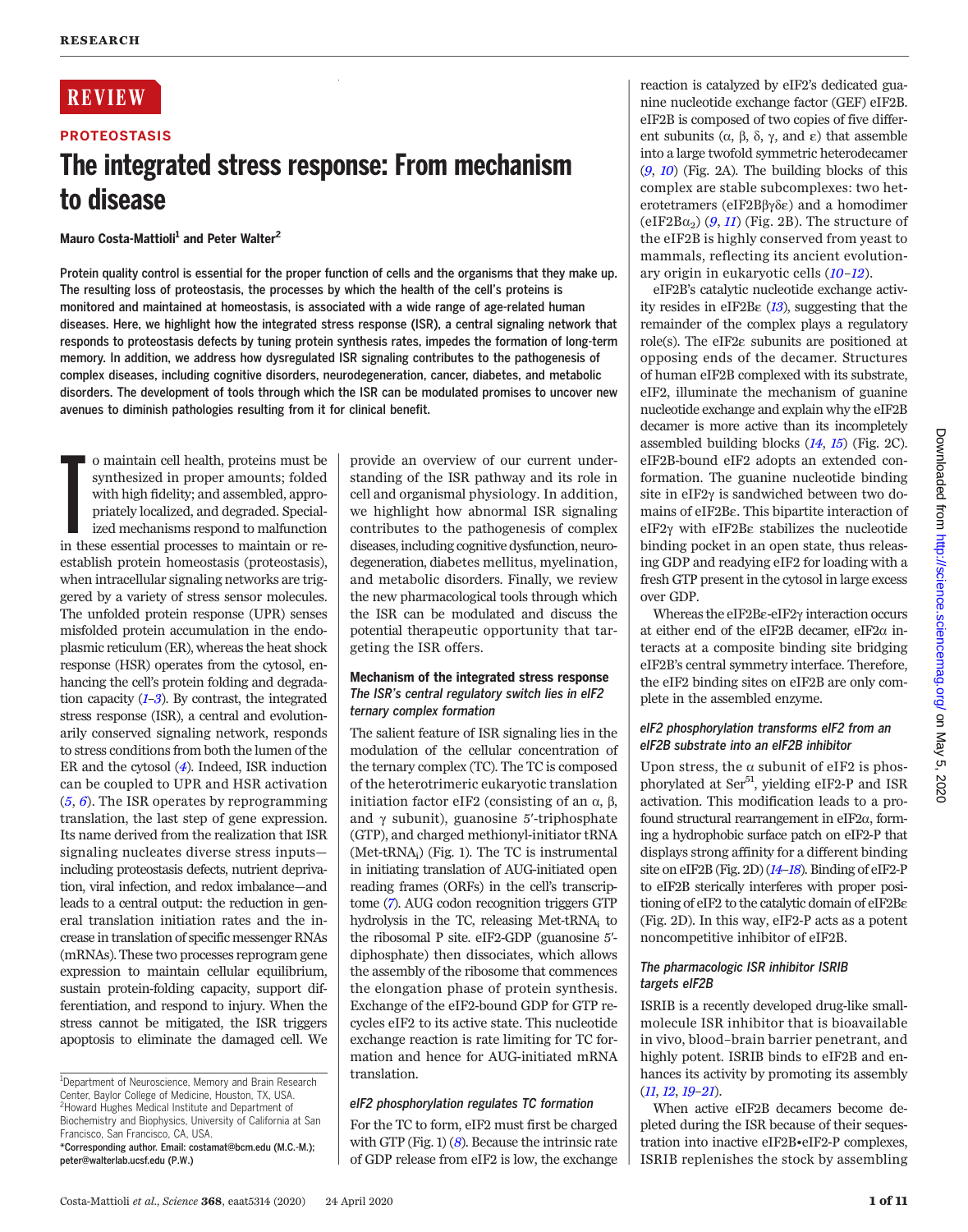

cell, thus reducing TC concentration. TC control: TC concentration is controlled by GDP/GTP exchange on eIF2, which is catalyzed by eIF2B. The active decameric eIF2B complex is assembled from subcomplexes, a reaction that is facilitated by ISRIB. Translational control: The concentration of TC determines the translational status of general protein synthesis (green) and translation of specific mRNAs, such as ATF4 (red). Feedback regulation: Two phosphatase complexes antagonize the ISR, PP1•CReP in a constitutive regime and PP1•GADD34 in a feedback regime in response to ISR activation.

on May 5, 2020 <http://science.sciencemag.org/> Downloaded from

Downloaded from http://science.sciencemag.org/ on May 5, 2020

new eIF2B decamers from its subcomplexes. As such, ISRIB functions as an eIF2B activator. It accomplishes this task akin to a molecular staple by binding to eIF2B in a deep binding pocket that bridges across the eIF2B tetramer–tetramer symmetry interface (Fig. 2A). This mode of action has intriguing mechanistic consequences because ISRIB can only act as an eIF2B activator if there is a pool of unassembled eIF2B tetramers available. As the concentration of eIF2 phosphorylation increases and more eIF2B becomes trapped in inhibited, stable eIF2B•eIF2-P complexes, the assembly equilibrium of eIF2B shifts, leading to a depletion of eIF2B tetramers. Therefore, as the eIF2-P concentration exceeds a certain threshold—that is, when the ISR is strongly activated—ISRIB can no longer replenish the depleted pool of eIF2B decamers. Under

these conditions, therefore, ISRIB does not inhibit the ISR (Fig. 2E) ([22](#page-8-0), [23](#page-8-0)). The resulting bell-shaped response to increasing stress explains why ISRIB displays no overt toxicity when administered in vivo—even at saturating concentrations. Thus, ISRIB does not abolish the ISR's cytoprotective effects in cells in which the ISR is strongly activated.

# Four kinases converge on eIF2 to activate the ISR

The ISR responds to a variety of different stress conditions that lead to alterations in cellular homeostasis. In metazoans, these stresses are sensed by at least four different kinases that each phosphorylate Ser<sup>51</sup> in eIF2 $\alpha$ to activate the ISR  $(24)$  $(24)$  $(24)$  (Fig. 1). In the yeast Saccharomyces cerevisiae and mammalian cells, the ancestral kinase Gcn2 (general amino acid control nonderepressible 2) responds to nutrient deprivation ([25](#page-8-0)), whereas in metazoans the repertoire of sensor kinases has expanded to include HRI (heme-regulated inhibitor, gene name EIF2AK1), PKR (doublestranded RNA-dependent protein kinase, gene name EIF2AK2), and PERK (PKR-like ER kinase, gene name EIF2AK3) in addition to GCN2 (gene name EIF2AK4). All four kinases contain both conserved kinase domains and divergent regulatory domains that enable them to respond to different stimuli. Stress signals detected by the regulatory domains trigger kinase activation by dimerization and transautophosphorylation ([26](#page-8-0)).

GCN2 contains a regulatory domain homologous with histidyl-tRNA synthetase and when amino acids are scarce, binding of deacylated His-tRNA triggers its activation ([25](#page-8-0), [27](#page-8-0)). GCN2

### Fig. 1. The molecular wiring of ISR control. Stress sensing: ISR sensor kinases

phosphorylate eIF2 in response to a diverse spectrum of cellular stresses. One of these kinases, PERK, overlaps with the UPR. eIF2B sequestration: Phosphorylation of eIF2 leads to sequestration of inactive eIF2B•eIF2-P, limiting available eIF2B activity in the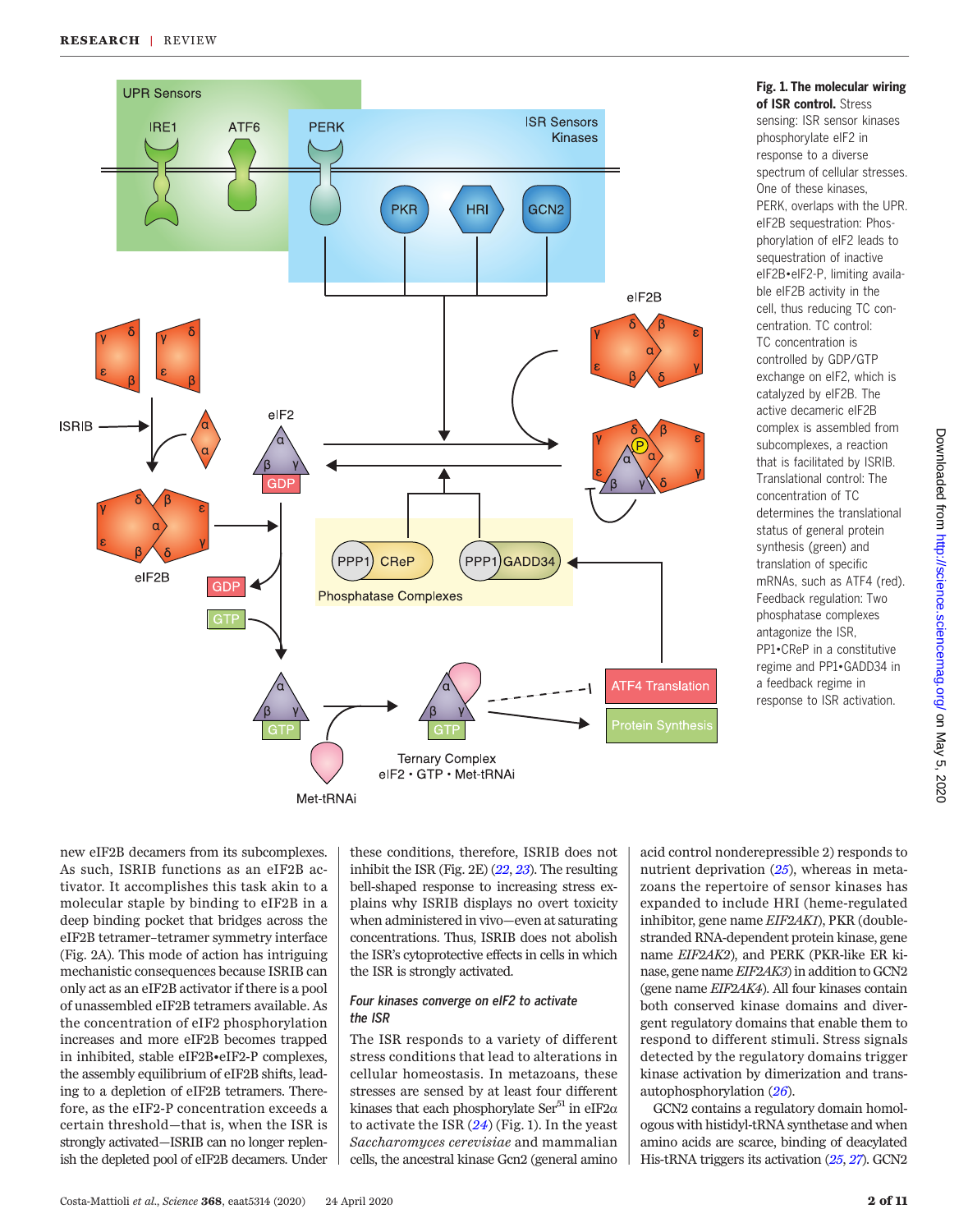

can also be activated by other stresses, including ultraviolet light, viral infection, serum starvation, and oxidative stress. Recent work shows that GCN2 strongly activates by binding to ribosomal protein uL10, a component of the P1/P2 stalk of the large ribosomal subunit, suggesting that GCN2 actively monitors mRNA translation and not just aminoacyl-tRNA availability ([28](#page-8-0)–[30](#page-8-0)). However, the precise mechanism(s) underlying these vastly different activation modalities remain unknown.

PERK, a transmembrane kinase ([31](#page-8-0)), mediates the translation arm of the UPR  $(6)$  $(6)$  $(6)$ . Its N-terminal domain is located in the ER lumen and associates with the Hsp70 family chaperone BiP (binding immunoglobulin protein) ([32](#page-8-0), [33](#page-8-0)). After BiP release, mis- or unfolded ER proteins can directly activate PERK by binding its ER lumenal domain ([34](#page-8-0)). PERK can also be activated by changes in lipid bilayer fluidity, bypassing the actuator function of its lumenal domain ([35](#page-8-0)).

PKR contains a double-stranded RNA (dsRNA) binding domain. dsRNA of viral origin and sec-

ondary structures resembling dsRNA on mRNAs trigger PKR activation ([36](#page-8-0), [37](#page-8-0)). In the brain, PKR is activated in a variety of neurological disorders ([38](#page-8-0), [39](#page-8-0)); however, the underlying molecular mechanism of this activation remains poorly understood.

HRI contains an N-terminal domain that binds heme. When heme concentrations are low, HRI is activated. Although HRI was long thought to have a specialized role in erythroid cells dedicated to hemoglobin synthesis  $(40)$  $(40)$  $(40)$ , it is now recognized that HRI is widely expressed in several cell types and organs ([41](#page-8-0)) and responds to multiple other forms of cellular cell stress, such as oxidative and mitochondrial stress, heat shock, and cytosolic protein aggregation ([42](#page-8-0)).

ISR kinases are sentinels for a broad and partially overlapping spectrum of stress conditions, and much remains to be learned about their relative importance in different tissues and cell types. The development of smallmolecule inhibitors for all of the eIF2 kinases ([23](#page-8-0), [43](#page-8-0)–[50](#page-9-0)) has provided invaluable tools to

better understand their cellular function. Unfortunately, their therapeutic promise remains hampered by their relative lack of specificity ([51](#page-9-0)) and substantial toxicities, such as pancreatic toxicity associated with the use of the PERK inhibitor ([52](#page-9-0)).

#### The ISR reprograms gene expression at both translational and transcriptional levels

Diminishing TC availability as a consequence of eIF2 phosphorylation leads to reprogramming of protein synthesis. As expected, mRNA translation rates are reduced globally as TCs become rate-limiting for translation initiation (Fig. 1). Paradoxically, however, lowered TC availability also increases the translation of a subset of mRNAs. The mechanism that allows preferential translation upon ISR activation was first elucidated over 25 years ago for the yeast mRNA encoding the stress response transcription factor Gcn4 ([25](#page-8-0)). In metazoans, the ortholog of Gcn4 is ATF4, the best-characterized effector of the ISR ([27](#page-8-0)). GCN4 and ATF4 mRNAs contain short inhibitory upstream open reading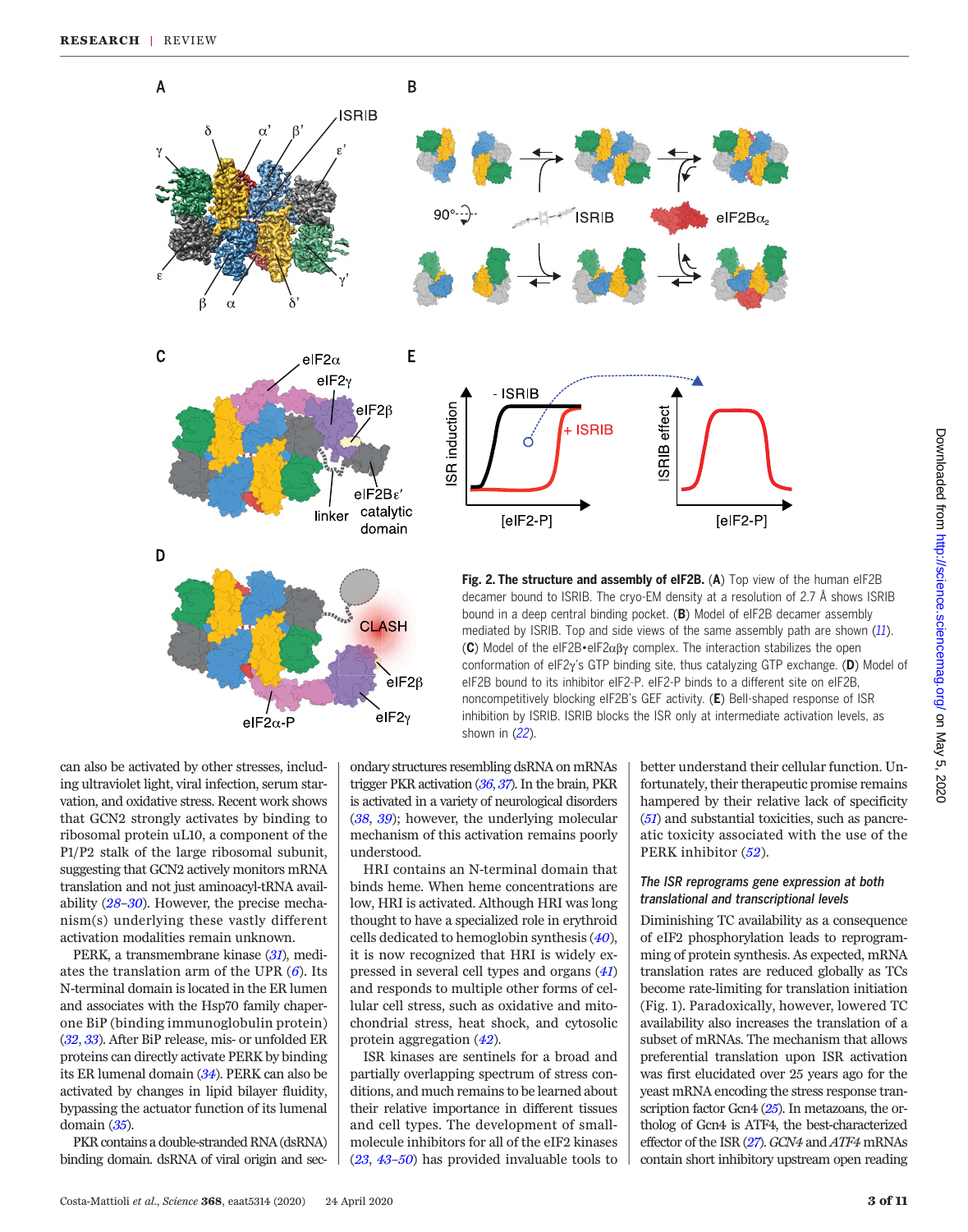frames (uORFs) in their 5′-untranslated regions (5′UTRs) that prevent initiation at their canonical AUGs ([25](#page-8-0), [53](#page-9-0), [54](#page-9-0)). ISR-induced reduction in TC enables a portion of scanning ribosomes to initiate at the canonical AUG of the GCN4/ATF4 ORFs instead. Other uORFcontaining mRNAs are also translated in response to ISR activation, including those encoding ATF5 ([55](#page-9-0)); CHOP (C/EBP-homologous protein)  $(56)$  $(56)$  $(56)$ ; GADD34  $(57)$  $(57)$  $(57)$ ; and in neurons, OPHN1 ([58](#page-9-0)). However, the precise mechanism by which these mRNAs are translationally controlled remains unclear. Although it is assumed that they reinitiate at downstream codons, nascent peptides that emerge upon translation of uORFs could cause ribosome stalling ([59](#page-9-0)). In the case of mRNAs encoding the transcription regulators ATF4, ATF5, and CHOP, their translational derepression leads to reprogramming of the cell's transcriptional activities. Such regulation is instrumental in responding to extrinsically induced stresses or developmental cues.

#### Two phosphatase complexes reset eIF2-P to counteract ISR activation

The dephosphorylation of eIF2-P is a tightly regulated process carried out in mammalian cells by two phosphatase complexes. Both phosphatase complexes contain a common catalytic core, the protein phosphatase 1 (PP1, gene name PPP1CA) and a regulatory subunit, GADD34 (gene name PPP1R15A) or CReP (gene name PPP1R15B), which render the phosphatase specific to eIF2 (Fig. 1).

CReP is constitutively expressed, leading to a slow but steady rate of eIF2-P dephosphorylation  $(60)$  $(60)$  $(60)$ . By contrast, GADD34 expression is induced as a consequence of increased eIF2-P abundance, thus acting in a feedback loop that antagonizes the relative strength of ISR activation  $(61)$  $(61)$  $(61)$ . Two synergistic mechanisms increase GADD34 expression as the ISR progresses: (i) The mRNA encoding GADD34 bears uORFs in its 5′-UTR and is translationally controlled in a manner similar to that of *CHOP* mRNA ([62](#page-9-0)); and (ii) GADD34 mRNA is transcriptionally upregulated by ATF4, which further increases its cellular abundance and GADD34 protein concentrations  $(61)$  $(61)$  $(61)$ . Both phosphatase complexes, GADD34•PP1 and CReP•PP1, can be activated by association with G-actin, suggesting that the ISR feedback loop may be tied to cell processes connected to actin polymerization  $(63, 64)$  $(63, 64)$  $(63, 64)$  $(63, 64)$  $(63, 64)$ .

Small-molecule inhibitors of the phosphatase complexes offer the opportunity to dissect pharmacologically the physiological role of the ISR feedback loops in healthy cells and disease models. Salubrinal ([65](#page-9-0)) and its more potent and soluble derivative Sal003 ([66](#page-9-0)) inhibit both phosphatase complexes (GADD34•PP1 and CReP•PP1), but their precise mechanism of action remains unclear. Inhibitors of the individ-

ual phosphatase complexes have also been recently reported: Guanabenz and sephin1 inhibit GADD34•PP1  $(67, 68)$  $(67, 68)$  $(67, 68)$  $(67, 68)$  $(67, 68)$ , whereas raphin1 selectively inhibits CReP•PP1 ([69](#page-9-0)). Although these findings are currently under active discussion ([70](#page-9-0)–[73](#page-9-0)), identification of putative other targets for these inhibitors and structural information of inhibitor-bound enzymes might help to resolve this puzzle.

### ISR activation leads to complex, cell-wide changes

On the surface, the molecular wiring of the ISR appears seductively simple: A few kinases sense different stresses and converge on phosphorylation of a single serine on eIF2; phosphorylation causes a drop in the cell's TC concentration, which reprograms translation. However, the resulting consequences are amazingly complex and remain poorly understood. The transcription factors (e.g., ATF4, ATF5, CHOP) that are made in response to ISR activation would be useless, for example, if the mRNAs of their transcriptional targets could not be translated. Therefore, the TC concentration must not fall to zero, and the ISR must act as a rheostat rather than an on-off switch controlling TC abundance.

More recently, genome-wide studies identified 5′ uORFs in ~50% of all mRNAs ([74](#page-9-0), [75](#page-9-0)). How only a subset of genes containing 5′ uORFs are translationally controlled by the ISR remains unknown. Similarly, it remains to be examined whether the same set of these mRNAs is affected when the different ISR sensor kinases are activated, and, if not, how this specialization of the ISR output might be orchestrated molecularly. Other signaling networks can also impinge on eIF2B activity—for example, by posttranslationally modifying eIF2B subunits ([76](#page-9-0)) and thus tune TC availability and mRNA translation independent of or together with eIF2 phosphorylation ([77](#page-9-0)).

It likewise remains unknown how mRNA structural features and cis-regulatory elements adjacent to AUG codons affect translation under conditions of limiting TC availability. Additional complexities arise from cell-type differences and the complex kinetic controls imposed by both constitutive slow deactivation operating through CReP•PP1 and the ISRdependent negative feedback loop operating through GADD34•PP1. In yeast, amino acid deprivation–induced eIF2 phosphorylation leads to increased ribosome footprints at non-AUG sites ([74](#page-9-0)), further adding to the long list of regulatory complexities that should be investigated in both yeast and mammalian cells, when the ISR is activated.

### Physiology and pathology of the integrated stress response

Homozygous disruption of eIF2 phosphorylation or ablation of the eIF2 kinase PERK leads to postnatal lethality in mice ([78](#page-9-0), [79](#page-9-0)), underscoring the essential role of the ISR in normal physiology and mammalian development. Similarly, persistent activation of the ISR in mice lacking the two eIF2 phosphatase complexes is incompatible with life, likely due to shutdown of protein synthesis during embryogenesis ([80](#page-9-0)). Milder forms of ISR dysregulation often result in disease.

#### Mutations in ISR components in human disease

The organs that are most affected by alterations in the ISR are the brain and pancreas. Homozygous loss-of-function mutations in the gene encoding CReP are associated with intellectual disability, short stature, and diabetes ([81](#page-9-0), [82](#page-9-0)). These rare mutations map to the PP1 binding site of CReP and destabilize the CReP•PP1 phosphatase complex, thereby increasing eIF2-P. Other mutations that reduce TC formation—and consequently induce the ISR's translational program—similarly cause cognitive dysfunction. Patients with MEHMO (mental deficiency, epilepsy, hypogenitalism, microcephaly, and obesity) syndrome, an X-linked intellectual disability syndrome, carry mutations in the gene encoding eIF2 $\gamma$  ([83](#page-9-0)–[86](#page-9-0)). Although different mutations affect eIF2 function in a mechanistically different manner (some impair the binding of eIF $2\gamma$  to eIF $2\beta$ , whereas others impair the binding of Met-t $\text{RNA}_{\text{i}}^{\text{Met}}$  to eIF2), all of them reduced TC formation ([87](#page-9-0)).

Mutations in each of the five subunits of eIF2B occur in a rare autosomal recessive leukoencephalopathy with vanishing white matter (VWM) ([88](#page-9-0), [89](#page-9-0)). Studies in yeast models of VWM indicate that eIF2B mutations cause disease by reducing eIF2B activity and, consequently, TC concentrations. VWM is characterized by myelin loss and progressive neurological symptoms, such as ataxia, spasticity, cognitive deterioration and, ultimately, death ([90](#page-9-0)). Notably, the pathologies associated with cells and mice bearing human hypomorphic VWM mutations can be rescued by ISRIB and ISRIB-like molecules (2BAct), which enhance the cellular pool of available TC and restore translation rates ([91](#page-9-0), [92](#page-9-0)).

It is not clear why different mutations that reduce TC availability cause diverse pathologies and selectively affect specific tissues and cell types. Mutations in eIF2B selectively lead to myelin loss resulting from ISR activation in oligodendrocytes and astrocytes  $(91)$  $(91)$  $(91)$ , whereas mutations in eIF2 $\gamma$  or CReP affect a broader spectrum of tissues. Mutations in eIF2 not only decrease TC concentration and consequently general translation, but also reduce the stringency of AUG start codon selection ([93](#page-9-0)), hence leading to translation initiation at noncanonical codons engendering the production of different protein isoforms, of completely different proteins. Whether all mutations that reduce TC complex also alter start codon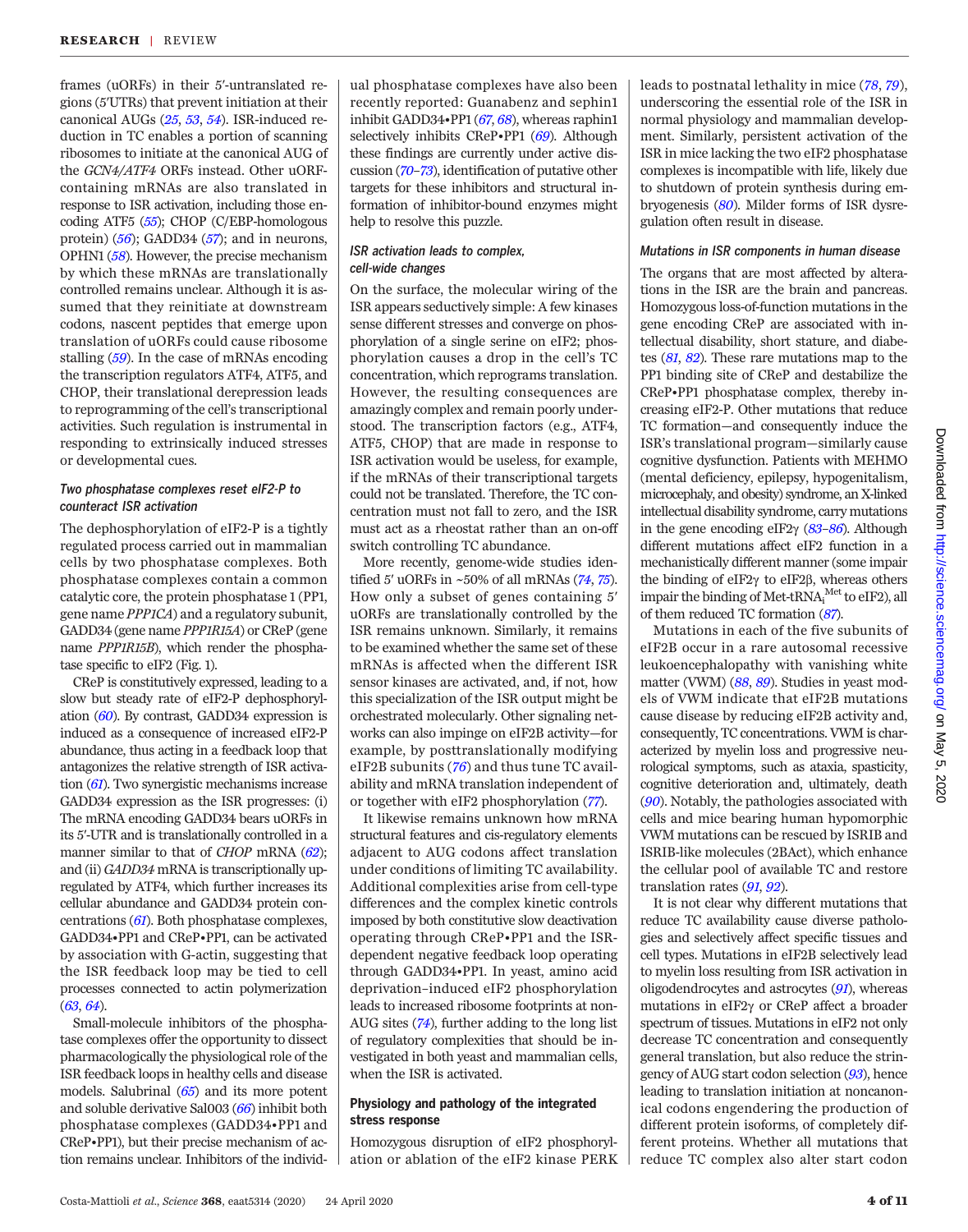selection and whether some mRNAs are differentially sensitive to the effect remains unknown. That said, in the context of nucleotide repeat expansions associated with neurodegenerative disorders, activation of the ISR promotes non-AUG (RAN) translation ([94](#page-9-0), [95](#page-9-0)). It will be of interest to test whether compounds that inhibit the ISR, such as ISRIB, prevent neurodegeneration in these disorders. In addition, it will be important to examine the expression levels and posttranslational modification status of ISR components in different tissues and cell types in development and adulthood.

Unlike mutations that activate the ISR, lossof-function mutations in the genes encoding PERK and GCN2 impair its induction. Mutations in PERK are associated with a rare autosomal recessive disease, Wolcott-Rallison syndrome (WRS), characterized by early-onset diabetes and multiple epiphyseal dysplasia ([96](#page-9-0)). PERK knockout mice recapitulate the human phenotype, showing growth retardation, neonatal diabetes, and skeletal malformation ([97](#page-9-0), [98](#page-9-0)). Both individuals with WRS and mice lacking PERK are thought to be unable to cope with the stress caused by misfolded proteins or protein overload in the ER of secretory cells. This may explain why tissues that support high protein secretion loads and that express more PERK are most susceptible to its absence.

Mutations in the gene encoding GCN2 have been identified in a rare form of pulmonary arterial hypertension ([99](#page-9-0)). This pathology arises from disruption of GCN2's role in promoting angiogenesis in response amino acid deprivation ([100](#page-9-0)). However, the precise mechanism by which these mutations cause disease remains unknown.

#### The ISR is a molecular rheostat during long-term memory formation

In the brain, the formation of long-term memory occurs in two temporally distinct steps: First, short-term memories lasting minutes to hours are formed; next, these can be consolidated into long-term memories, lasting days, weeks, and even a lifetime ([101](#page-9-0), [102](#page-9-0)). De novo protein synthesis is required for forming longlasting memories in all species (ranging from invertebrates to mammals) ([102](#page-9-0)–[106](#page-9-0)). In response to activity, neurons rapidly regulate local protein synthesis at dendrites without altering mRNA synthesis and/or transport ([107](#page-10-0)). The synthesized proteins in turn modulate the strength of synaptic connections during memory consolidation. Although other translation control mechanisms also modulate long-term memory formation ([108](#page-10-0), [109](#page-10-0)), translational reprogramming by the ISR emerges as a primary way to regulate mnemonic processes.

This conclusion rests on numerous, convergent discoveries in several animal models and across different levels of analysis.

For example, genetic inhibition of the ISR in mice lacking GCN2 or PKR, or eIF2 heterozygous knock-in mice, in which in one allele of  $eIF2(\alpha)$  Ser<sup>51</sup> is replaced by alanine, facilitate long-term memory formation ( $110-113$  $110-113$  $110-113$ ).

Furthermore, memory enhancement upon genetic ISR inhibition parallels the pharmacological inhibition of different ISR components; PKR and PERK inhibitors, and ISRIB, enhance long-term memory in rodents ([19](#page-8-0), [112](#page-10-0)–[114](#page-10-0)) and birds ([115](#page-10-0)).

By contrast, ISR activation by manipulations that promote eIF2-P abundance impairs long-term memory formation: hippocampal or basolateral amygdala injection of Sal003 ([65](#page-9-0), [66](#page-9-0)), or pharmacogenetic activation of PKR in the hippocampus, impairs long-term memory in both rodents and birds ([111](#page-10-0), [115](#page-10-0)–[118](#page-10-0)).

Accordingly, mutations in key components of the ISR in humans that activate the ISR, such as in the genes encoding eIF2 $\gamma$  and CReP, are linked to intellectual disability ([81](#page-9-0)–[86](#page-9-0)).

Moreover, activity-dependent dependent modulation of synaptic function induced by long-term potentiation (or L-LTP) ([110](#page-10-0), [119](#page-10-0), [120](#page-10-0)), behavioral training ([111](#page-10-0), [121](#page-10-0)–[123](#page-10-0)), or different drugs of abuse  $(124-127)$  $(124-127)$  $(124-127)$  $(124-127)$  $(124-127)$  negatively regulates the ISR, as determined by reduced eIF2-P concentrations in the hippocampus and ventral tegmental area (VTA), the brain regions implicated in memory and addiction, respectively. Accordingly, in the hippocampus, behavioral training induces a protein synthesis signature that mimics that of animals in which the ISR is reduced, as determined by ribosome profiling ([121](#page-10-0)).

Finally, the ISR also modulates the two major forms of synaptic plasticity in the mammalian brain—protein synthesis-dependent LTP and long-term depression (LTD) ([58](#page-9-0), [111](#page-10-0), [117](#page-10-0), [120](#page-10-0), [124](#page-10-0), [128](#page-10-0))that are crucial for long-term memory formation ([129](#page-10-0)). Two mechanisms by which the ISR controls activity-dependent changes in synaptic function in principal neurons are through regulation of translation of (i) OPHN1, a rho-GAP implicated in AMPA receptor down regulation ([58](#page-9-0), [124](#page-10-0), [130](#page-10-0)) and (ii) ATF4, a repressor cAMP response element binding protein (CREB)– mediated gene expression, which is required for L-LTP ([102](#page-9-0), [131](#page-10-0)).

Thus, causal and convergent evidence across different species and model systems supports the notion that the ISR serves as a universal protein synthesis regulator of long-term memory formation.

#### The ISR in cognitive and neurodegenerative disorders

Protein misfolding and aggregation, mitochondrial dysfunction, and oxidative stress are all common features of age-associated proteinopathies. As a consequence, protein synthesis, folding, and degradation are altered in these disorders. Because it acts as a central regulator of protein homeostasis, the ISR is activated in a wide range of disorders of the brain. This activation is evidenced by detection of eIF2-P and phosphorylation of PKR, PERK, and GCN2 in post-mortem brains from individuals and animal models of cognitive and neurodegenerative disorders, including Alzheimer's disease, Parkinson's disease, Huntington disease, amyotrophic lateral sclerosis (ALS), traumatic brain injury, Down syndrome, and Charcot-Marie-Tooth disease ([30](#page-8-0), [109](#page-10-0), [132](#page-10-0)–[136](#page-10-0)). Notably, ISR activation causes cognitive defects in mouse models of traumatic brain injury ([137](#page-10-0), [138](#page-10-0)), aging ([114](#page-10-0)), and Alzheimer's disease  $(139-143)$  $(139-143)$  $(139-143)$  $(139-143)$  $(139-143)$ , although negative results have also been reported ([144](#page-10-0), [145](#page-10-0)).

Genetic and pharmacological inhibition of the upstream ISR-sensor kinase PKR or activation of eIF2B with ISRIB reverses the aberrant translational program and deficits in synaptic plasticity and long-term memory in a mouse model of Down syndrome, the most common genetic cause of intellectual disability in humans  $(146)$  $(146)$  $(146)$ . Down syndrome is characterized by a high incidence of Alzheimer's disease, with most Down syndrome individuals developing Alzheimer's disease–type dementia at age 45 ([147](#page-10-0)). Thus, tuning of the ISR emerges as a promising avenue to reverse the cognitive dysfunction in a wide range of memory disorders that result from disruption in protein homeostasis.

Reversal of ISR-mediated translation reprogramming also results in neuroprotection. In a mouse model of prion disease, genetic and pharmacological suppression of the ISR by either overexpressing GADD34 in the brain, or treatment with ISRIB, PERK inhibitor, or trazodone, an antidepressant claimed to increase TC complex formation by an unknown mechanism, rescued neuronal loss and improved neuronal survival ([23](#page-8-0), [148](#page-10-0)–[150](#page-10-0)). Consistent with these data, pharmacological inhibition of PERK was neuroprotective in two different Drosophila models of early-onset Parkinson disease ([151](#page-10-0)), as well as in a mouse model of frontotemporal dementia ([152](#page-10-0)). Moreover, genetic inhibition of PERK prevented neurodegeneration in a mouse model of Alzheimer's disease ([153](#page-10-0)). Pharmacological and genetic suppression of PKR rendered neurons more resistant to excitotoxicity  $(154)$  $(154)$  $(154)$  and  $\beta$ -amyloid accumulation ([155](#page-10-0)). A potential mechanism by which inhibition of the ISR leads to neuroprotection is through inhibition of hypoxia-induced cell death, which has been linked with the pathogenesis of several neurodegenerative disorders ([156](#page-10-0)) and can be prevented by ISRIB in a human cellular three-dimensional (3D) model of hypoxic brain injury ([157](#page-10-0)). Other conditions, including hearing loss and neurodegeneration following NGF withdrawal, also activate the ISR, and its pharmacological inhibition with ISRIB improves the pathology ([158](#page-10-0),[159](#page-10-0)). Thus,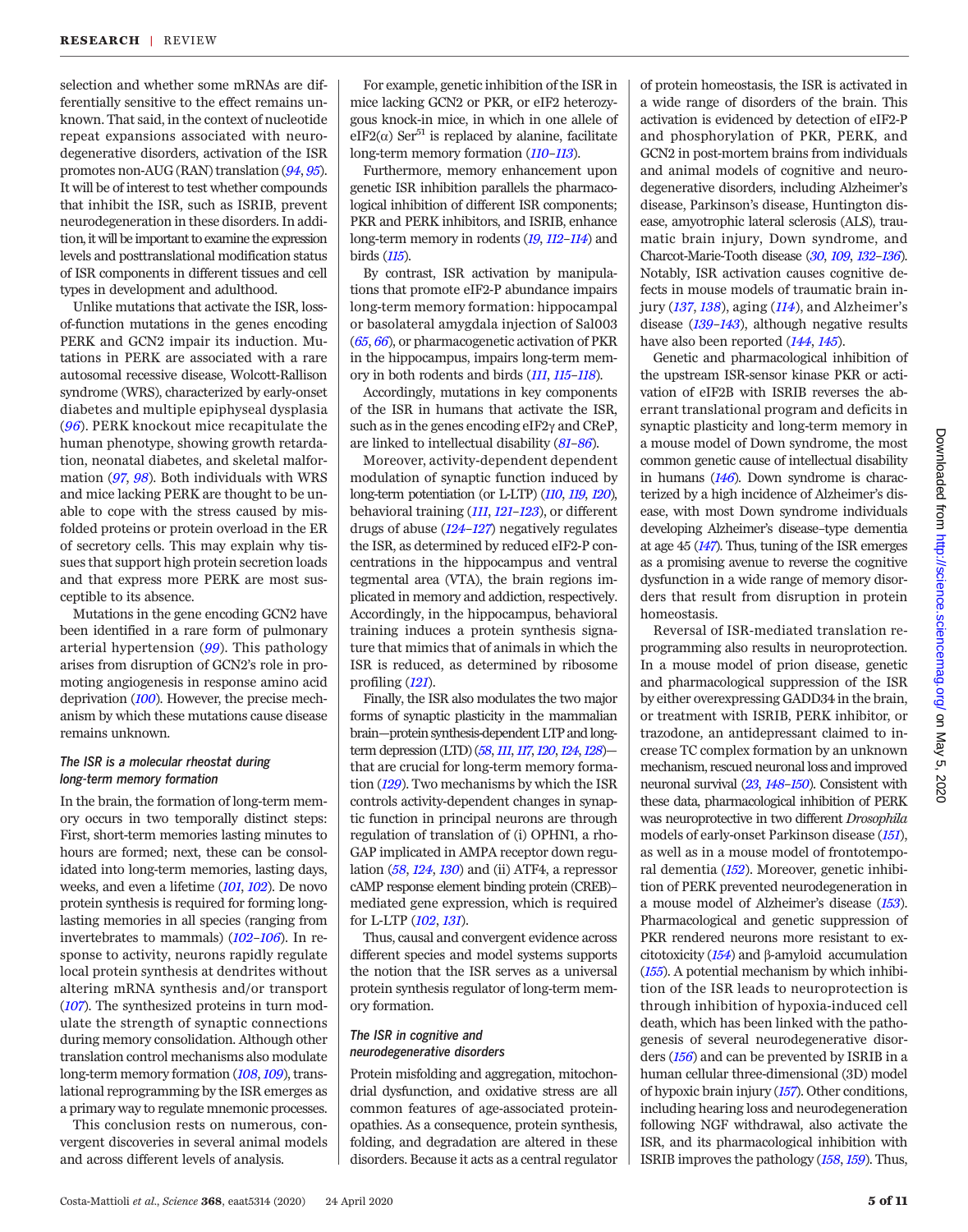inhibition of ISR-mediated translational reprogramming emerges as a promising therapeutic avenue for the treatment of cognitive disorders and neurodegenerative disorders (Fig. 3).

Given that myelinating cells from either the central or the peripheral nervous system synthesize a large amount of myelin proteins and lipids, they typically accumulate misfolded or unfolded proteins and activate both the UPR and the ISR. In myelination disorders, the role of the ISR in pathology is complex. In some conditions, activation of the ISR is protective: Whereas GCN2 protects oligodendrocytes and white matter during branch amino acid deficiency ([160](#page-10-0)), PERK protects from demyelination and axonal degeneration in a mouse model of experimental autoimmune encephalomyelitis ([161](#page-10-0)). Correspondingly, in mouse models of Charcot-Marie-Tooth disease that exhibit increased eIF2-P concentrations, germline ablation  $(162, 163)$  $(162, 163)$  $(162, 163)$  $(162, 163)$  $(162, 163)$  or pharmacological inhibition of GADD34 with sephin1 improved motor function and reduced demyelination ([164](#page-10-0)). Counterintuitively, in the same model, removing one copy of PERK in all or just in Schwann cells partially reversed the pathology ([165](#page-10-0), [166](#page-10-0)). Thus, inhibition of the ISR could have disease-protective or diseasecausing effects. However, the molecular mechanisms underlying these two opposing outcomes remain unclear.

Similarly, in a mouse model of ALS, activation and inhibition of specific branches of the ISR by genetic deletion of ATF4, GADD34, CHOP, or PERK, or treatment with salubrinal, guanabenz, or sephin1, led to conflicting re-

sults regarding disease onset and survival ([167](#page-11-0)–[171](#page-11-0)). The disparate results obtained by different groups may result from use of different mouse models and transgenic lines, differences in bioavailability and potential off-target effects of the pharmacological compounds, and differential effects of blocking activation of the ISR during development or adulthood. In the future, it will be important to discern how ISR activation or inhibition in different cell types (astrocytes, myelinating cells, and neurons) affects ALS pathology.

#### The ISR in metabolic disorders

The ISR connects with glucose homeostasis and diabetes development. Recessive loss-offunction mutations in PERK in humans lead to WRS, which is characterized by early-onset diabetes and growth retardation  $(96)$  $(96)$  $(96)$ . The human phenotype associated with  $\beta$ -cell dysfunction and hyperglycemia is recapitulated in mice in which the ISR has been genetically inhibited (e.g., in PERK-deficient mice, or in mice in which eIF2 cannot be phosphorylated) ([78](#page-9-0), [97](#page-9-0), [172](#page-11-0), [173](#page-11-0)). As with mutations in the insulin gene, it is thought that  $\beta$ -cells with a constitutively inhibited ISR cannot properly adjust to an overload of misfolded proteins, and the stress resulting from it compromises the ability of islets to maintain glycemic control.

Permanent activation of the ISR, as determined by increased eIF2-P, is also not tolerated by pancreatic  $\beta$ -cells. Patients carrying a specific mutation in eIF2( $\gamma$ ), which results in a decrease in TC and translation fidelity, exhibit hyperglycemia and diabetes ([86](#page-9-0), [174](#page-11-0)). Accord-



Fig. 3. The ISR in brain disorders. The ISR is a causative mechanism underlying the cognitive deficits and neurodegeneration in a wide broad range of brain disorders.

ingly, reduced TC owing to a loss-of-function mutation in CReP has been associated with diabetes  $(81)$  $(81)$  $(81)$ . CReP-deficient  $\beta$ -cells are more susceptible to apoptosis: It seems that persistent activation of the ISR and ATF4 translation induces the transcription of the proapoptotic transcription factor CHOP, which promotes apoptosis ([175](#page-11-0)).

Thus, in b-cells, precise ISR-mediated translation regulation is important for adequate ER stress management. The observation that both enhancement and inhibition of the ISR lead to  $pathology$  indicates that normal  $\beta$ -cell function requires eIF2-P abundance to be maintained in a narrow range and/or that the ISR needs to switch on and off dynamically. Compound-based strategies that compensate for deviating eIF2-P abundance by adjusting the extent of ISR activation or inhibition will be required to improve pathology associated with these disorders. Thus, depending on the disease, either ISR inhibition or ISR activation may be beneficial therapeutically (Fig. 4).

An intriguing mechanism by which the ISR may control cellular metabolism is through the regulation of mitochondrial function. Mitochondrial stress associated with the loss of the AAA+ mitochondrial protease LONP1, which is essential for mitochondria proteostasis, activates the ISR ([176](#page-11-0)). In addition, mitochondrial dysfunction triggers the induction of mitochondrial chaperones (defined as mitochondrial UPR), a process that is mediated by the transcription factors ATFS-1 and ATF5 in Caenorhabditis elegans and mammals, respectively ([177](#page-11-0), [178](#page-11-0)). Of interest, ATF5 induction during mitochondrial stress is required to maintain mitochondrial activity and homeostasis. Future experiments should focus on elucidating how mechanistically the different ISR kinases and effectors signal to the mitochondria and vice versa.

#### The ISR in cancer

Aberrant cell survival and reduced cell death are hallmarks of cell transformation and cancer progression, and genetic alteration in several translation regulatory proteins has been associated with cancer ([179](#page-11-0), [180](#page-11-0)). In addition, most oncogenic pathways found in human cancers lead to various forms of protein synthesis dysregulation. Given that (i) the ISR controls protein synthesis and proteostasis, (ii) overexpression of Met-tRNAi promotes proliferation in human epithelial cells ([181](#page-11-0)), and (iii) the ISR target genes CHOP and ATF4 are crucial regulators of the balance between survival and cell death, it comes as no surprise that the ISR is exploited by cancer cells. Indeed, three ISR kinases (PKR, PERK, and GCN2) have been implicated in cancer. Early studies showed that inhibition of either the PKR branch of the ISR or phosphorylation of eIF2 led to transformation of mouse fibroblasts and increased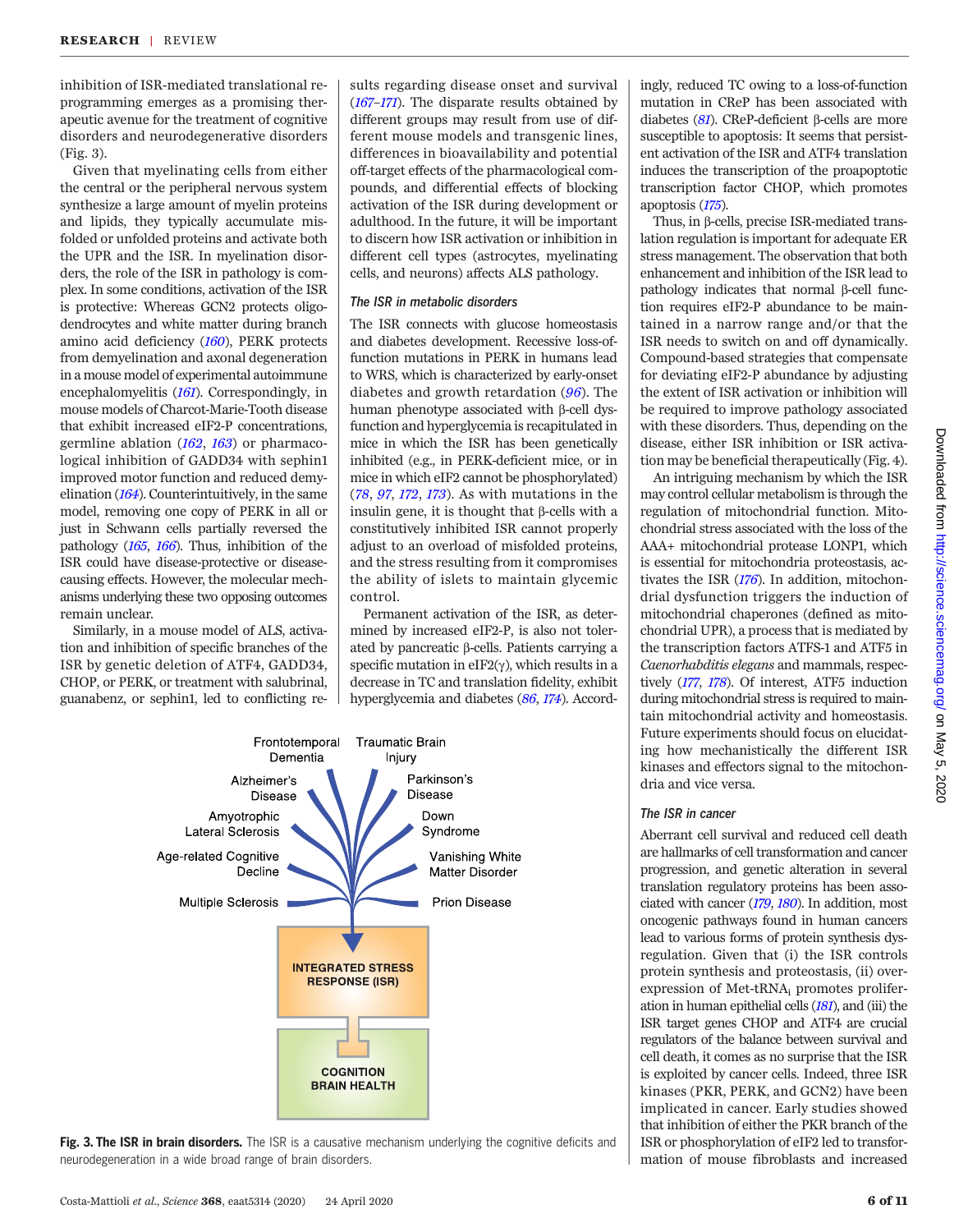

Fig. 4. Model for proteostasis control by the ISR. Different pathologies may have distinct homeostatic set points that relate to phenotypic fitness, such as cognition. As considered here, either reduced or increased ISR activation can be maladaptive. Therefore, depending on the disease or pathology and the optimal homeostatic set point for a particular phenotype, activation of the ISR (e.g., with sephin1) or inhibition of the ISR (e.g., with ISRIB) would restore homeostasis to optimal cell fitness.

tumor formation in immune-deficient mice ([182](#page-11-0)–[185](#page-11-0)). Paradoxically, deletion of PKR or overall reduction of eIF2-P in mice was not tumorigenic in vivo ([78](#page-9-0), [186](#page-11-0), [187](#page-11-0)). The resolution to the paradox may lie in the complexity of ISR regulation, which controls both prosurvival and pro-death mechanisms, including the activation of nuclear factor  $\kappa$ B (NF- $\kappa$ B), phosphatidylinositol 3-kinase (PI3K), and c-Jun N-terminal kinase (JNK) pathways ([188](#page-11-0)), which may be differentially important in cancers with diverse origins and/or may present differently in cell culture and animal models.

In many cancers, mutations in tumor suppressor genes, such as PTEN (phosphatase and tensin homolog), or the activation of oncogenes, such as MYC, results in increased protein synthesis, which can saturate the cells' proteostasis machinery and activate the ISR. As the capacity for protein folding becomes limiting, translation is reduced to rebalance proteostasis. In this way, the ISR acts as a governor keeping protein synthesis in check. If this control fails to cope with the protein-folding problem, the cell enters apoptosis. In the context of a cancer cell and its microenvironment, activation of the ISR by the protein misfolding kinase PERK promotes tumor initiation and progression ([189](#page-11-0)–[191](#page-11-0)). Accordingly, in mouse and human models of aggressive metastatic prostate cancer, in which the tumor suppressor PTEN is ablated and the oncogene MYC is overexpressed, the PERK branch of the ISR is activated and limits protein synthesis rates. Removing this regulation with ISRIB selectively killed patient-derived metastatic prostate cancer cells in xenograft mouse models ([192](#page-11-0)). Similarly, acute deletion of the ISR effector ATF4 substantially delays MYC-driven tumor progression and increases survival in mice ([193](#page-11-0)).

Finally, GCN2, a crucial regulator of amino acid metabolism ([194](#page-11-0), [195](#page-11-0)), is necessary for metabolic homeostasis of tumor cells. Tumors lacking GCN2 or ATF4 grow more slowly ([196](#page-11-0), [197](#page-11-0)). Thus, in cancers where amino acids are scarce, targeting the GCN2 branch of the ISR may be beneficial. Indeed, combination treatment with L-asparinase and GCN2 inhibitors causes apoptosis in several cancer cell types ([43](#page-8-0)).

In conclusion, depending on the gene mutation and cellular context, targeting the ISR can selectively tilt the balance of cancer cells toward apoptosis, rendering the ISR a promising chemotherapy target for many different types of cancers.

#### The ISR in immunity

Several lines of evidence indicate that the ISR is intimately embedded in the cell's innate immune response ([198](#page-11-0), [199](#page-11-0)). All four ISR kinases play parts in immunity and inflammation. ISR activation leads to secretion of inflammatory cytokines, such as interleukin  $1\beta$  (IL-1 $\beta$ ) and IL6. In this way, ISR signaling does not remain cell autonomous and promotes communication between neighboring cells in a state of local inflammation. Pharmacologic ISR inhibition may therefore have broadly beneficial anti-inflammatory consequences.

Activation of the proinflammatory transcription factor NF-kB that drives transcription of a large set of proinflammatory genes crucially depends on the activation of the ISR. In its latent state, NF-kB is anchored in the cytoplasm by its inhibitor IkB. Because IkB is a short-lived protein, it needs to be constantly replenished by new synthesis. The translation inhibition exerted by the ISR activates NF-kB activation by lowering IkB's steadystate concentration. Notably, this control

does not require the ATF4 axis of the ISR ([200](#page-11-0), [201](#page-11-0)).

In addition, NF-kB activation in response to intracellular pathogens is crucially dependent on the ISR kinase HRI ([202](#page-11-0)). Both liberation of the chaperone HSPB8 from autophosphorylated HRI and the additional transcriptional up-regulation of HSPB8 mRNA downstream of ATF4 lead to HSPB8 binding to the pattern recognition receptors NOD1/2, which in turn assemble into large inflammasome complexes. The inflammasome serves as a scaffold that assembles the molecular machinery, including ubiquitylation enzymes, which accelerate IkB degradation, thus activating NF-kB. Pro-caspase 1 also binds to inflammasome platforms where it activates by autoproteolysis and then cleaves cytoplasmic pools of pro–IL-1b, producing mature IL-1b, which in turn is secreted from the cell by a signal sequence–independent nonconventional mechanism. Another inflammatory cytokine, IL-6, is transcriptionally up-regulated by ATF4 and hence is encoded by a direct ISR target gene ([203](#page-11-0)).

Saturated fatty acids, abundant in Western diets, promote cardiovascular disease, including atherosclerosis. They induce the ISR by causing ER stress that is sensed by the UPR. In bone-derived macrophages, saturated fatty acid treatment induces the UPR and ISR kinase PERK ([204](#page-11-0)), which leads to caspase 1 activation and IL-1b secretion. Notably, inhibition of the ISR with ISRIB blocked lipid-induced inflammasome activation, inflammation, and atherosclerotic progression in mouse models.

Activated PKR also links to inflammasome activation through direct coassembly with NODlike receptors ([205](#page-11-0)). This activation mode occurs upstream of PKR's role in eIF2 phosphorylation. ATF4 however, which is produced downstream of eIF2 phosphorylation, drives transcription of at least one NOD-like receptor (NLRP1) ([206](#page-11-0)). Thus, even in this scenario, bona fide ISR induction is an important facet in regulating the response. In addition, PKR responds to nutrients and ER stress to regulate insulin and metabolism through the proinflammatory kinase JNK ([207](#page-11-0)).

# Future perspectives

Research in the past two decades has provided great progress in the identification of key components of the ISR and resulted in a detailed understanding of the mechanism by which the ISR regulates cell physiology and function. It is now clear that the ISR serves as a molecular control center for long-term memory formation. In addition, state-of-the-art pharmacological and genetic manipulations have begun to elucidate how activation of the ISR contributes to different diseases.

Although all four eIF2 kinases converge on eIF2, it is estimated that each kinase in the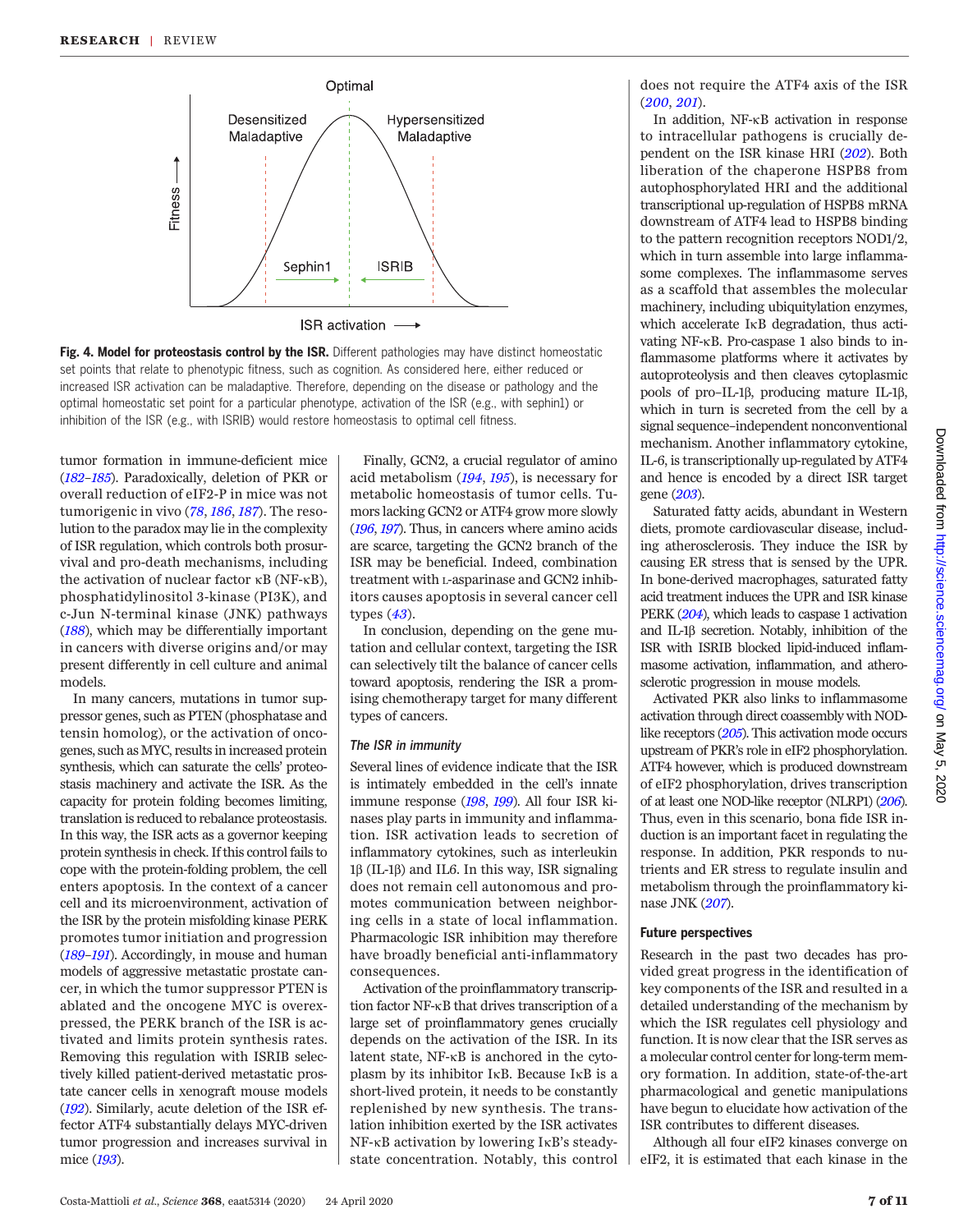<span id="page-8-0"></span>human kinome phosphorylates on average more than 10 substrates ([208](#page-11-0)). Thus, the paucity of other substrates for the eIF2 kinases is surprising, and it will be important to rule in or out the possibility that other substrates functionally modulate the ISR, such Nrf2, which is phosphorylated by PERK ([209](#page-11-0)). In this light, it will be important to assess whether activation of the different kinases leads to the same translational reprogramming or whether bifurcation of the signal at the level of the ISR kinases modulates the translational outcome in different cell types and pathological contexts. Recent advances in functional genomic tools, including CRISPRi- and CRISPRa-based approaches that allow for silencing or activating any gene in vivo ([210](#page-11-0)), provide opportunities to identify new components and regulatory complexities of the ISR and to test for their effects in an unbiased manner.

In the brain, little is known about the nature of the specific proteins whose synthesis is controlled by the ISR during long-term memory formation. It would be interesting to examine whether the ISR selectively regulates translation locally at dendrites, where most of the mRNAs are engaged with single ribosomes (monosomes), vis-à-vis the cell body, where mRNAs are bound to multiple ribosomes ([211](#page-11-0)).

Finally, a major focus of ISR research will be to develop new and more specific molecules that tune the activity of the ISR up or down and to address diseases for which such druglike molecules may open therapeutic windows for ISR manipulation in the clinic. The molecular identification of drug targets, mechanism of action, and structural basis of their activity will crucially enable preclinical development. In addition, the use of convergent models, from mouse models to human derived induced pluripotent stem cells to organoids, will further accelerate the process of linking basic mechanistic discoveries to tangible clinical applications.

#### REFERENCES AND NOTES

- 1. M. S. Hipp, P. Kasturi, F. U. Hartl, The proteostasis network and its decline in ageing. Nat. Rev. Mol. Cell Biol. 20, 421–435 (2019). doi: [10.1038/s41580-019-0101-y](http://dx.doi.org/10.1038/s41580-019-0101-y); pmid: [30733602](http://www.ncbi.nlm.nih.gov/pubmed/30733602)
- 2. J. Labbadia, R. I. Morimoto, The biology of proteostasis in aging and disease. Annu. Rev. Biochem. 84, 435-464 (2015). doi: [10.1146/annurev-biochem-060614-033955;](http://dx.doi.org/10.1146/annurev-biochem-060614-033955) pmid: [25784053](http://www.ncbi.nlm.nih.gov/pubmed/25784053)
- 3. P. Walter, D. Ron, The unfolded protein response: From stress pathway to homeostatic regulation. Science 334, 1081–1086 (2011). doi: [10.1126/science.1209038](http://dx.doi.org/10.1126/science.1209038); pmid: [22116877](http://www.ncbi.nlm.nih.gov/pubmed/22116877)
- 4. H. P. Harding et al., An integrated stress response regulates amino acid metabolism and resistance to oxidative stress. Mol. Cell 11, 619–633 (2003). doi: [10.1016/S1097-2765\(03\)](http://dx.doi.org/10.1016/S1097-2765(03)00105-9) [00105-9;](http://dx.doi.org/10.1016/S1097-2765(03)00105-9) pmid: [12667446](http://www.ncbi.nlm.nih.gov/pubmed/12667446)
- 5. G. C. Scheper et al., Inactivation of eIF2B and phosphorylation of PHAS-I in heat-shocked rat hepatoma cells. J. Biol. Chem. 272, 26850–26856 (1997). doi: [10.1074/](http://dx.doi.org/10.1074/jbc.272.43.26850) [jbc.272.43.26850](http://dx.doi.org/10.1074/jbc.272.43.26850); pmid: [9341116](http://www.ncbi.nlm.nih.gov/pubmed/9341116)
- 6. H. P. Harding, Y. Zhang, D. Ron, Protein translation and folding are coupled by an endoplasmic-reticulum-resident kinase. Nature 397, 271–274 (1999). doi: [10.1038/16729;](http://dx.doi.org/10.1038/16729) pmid: [9930704](http://www.ncbi.nlm.nih.gov/pubmed/9930704)
- 7. A. G. Hinnebusch, I. P. Ivanov, N. Sonenberg, Translational control by 5′-untranslated regions of eukaryotic mRNAs. Science 352, 1413–1416 (2016). doi: [10.1126/science.](http://dx.doi.org/10.1126/science.aad9868) [aad9868](http://dx.doi.org/10.1126/science.aad9868); pmid: [27313038](http://www.ncbi.nlm.nih.gov/pubmed/27313038)
- 8. M. A. Algire, D. Maag, J. R. Lorsch, Pi release from eIF2, not GTP hydrolysis, is the step controlled by start-site selection during eukaryotic translation initiation. Mol. Cell 20, 251–262 (2005). doi: [10.1016/j.molcel.2005.09.008](http://dx.doi.org/10.1016/j.molcel.2005.09.008); pmid: [16246727](http://www.ncbi.nlm.nih.gov/pubmed/16246727)
- 9. N. C. Wortham, M. Martinez, Y. Gordiyenko, C. V. Robinson, C. G. Proud, Analysis of the subunit organization of the eIF2B complex reveals new insights into its structure and regulation. FASEB J. 28, 2225–2237 (2014). doi: [10.1096/](http://dx.doi.org/10.1096/fj.13-243329) [fj.13-243329](http://dx.doi.org/10.1096/fj.13-243329); pmid: [24532666](http://www.ncbi.nlm.nih.gov/pubmed/24532666)
- 10. K. Kashiwagi et al., Crystal structure of eukaryotic translation initiation factor 2B. Nature 531, 122–125 (2016). doi: [10.1038/nature16991;](http://dx.doi.org/10.1038/nature16991) pmid: [26901872](http://www.ncbi.nlm.nih.gov/pubmed/26901872)
- 11. J. C. Tsai et al., Structure of the nucleotide exchange factor eIF2B reveals mechanism of memory-enhancing molecule. Science 359, eaaq0939 (2018). doi: [10.1126/science.](http://dx.doi.org/10.1126/science.aaq0939) [aaq0939;](http://dx.doi.org/10.1126/science.aaq0939) pmid: [29599213](http://www.ncbi.nlm.nih.gov/pubmed/29599213)
- 12. A. F. Zyryanova et al., Binding of ISRIB reveals a regulatory site in the nucleotide exchange factor eIF2B. Science 359, 1533–1536 (2018). doi: [10.1126/science.aar5129;](http://dx.doi.org/10.1126/science.aar5129) pmid: [29599245](http://www.ncbi.nlm.nih.gov/pubmed/29599245)
- 13. T. Boesen, S. S. Mohammad, G. D. Pavitt, G. R. Andersen, Structure of the catalytic fragment of translation initiation factor 2B and identification of a critically important catalytic residue. J. Biol. Chem. 279, 10584–10592 (2004). doi: [10.1074/jbc.M311055200;](http://dx.doi.org/10.1074/jbc.M311055200) pmid: [14681227](http://www.ncbi.nlm.nih.gov/pubmed/14681227)
- 14. L. R. Kenner et al., eIF2B-catalyzed nucleotide exchange and phosphoregulation by the integrated stress response. Science 364, 491–495 (2019). doi: [10.1126/science.aaw2922;](http://dx.doi.org/10.1126/science.aaw2922) pmid: [31048491](http://www.ncbi.nlm.nih.gov/pubmed/31048491)
- 15. K. Kashiwagi et al., Structural basis for eIF2B inhibition in integrated stress response. Science 364, 495–499 (2019). doi: [10.1126/science.aaw4104;](http://dx.doi.org/10.1126/science.aaw4104) pmid: [31048492](http://www.ncbi.nlm.nih.gov/pubmed/31048492)
- 16. A. M. Bogorad, K. Y. Lin, A. Marintchev, Novel mechanisms of eIF2B action and regulation by eIF2 $\alpha$  phosphorylation. Nucleic Acids Res. 45, 11962–11979 (2017). doi: [10.1093/nar/](http://dx.doi.org/10.1093/nar/gkx845) [gkx845;](http://dx.doi.org/10.1093/nar/gkx845) pmid: [29036434](http://www.ncbi.nlm.nih.gov/pubmed/29036434)
- 17. T. Adomavicius et al., The structural basis of translational control by eIF2 phosphorylation. Nat. Commun. 10, 2136 (2019). doi: [10.1038/s41467-019-10167-3;](http://dx.doi.org/10.1038/s41467-019-10167-3) pmid: [31086188](http://www.ncbi.nlm.nih.gov/pubmed/31086188)
- 18. Y. Gordiyenko, J. L. Llácer, V. Ramakrishnan, Structural basis for the inhibition of translation through eIF2 $\alpha$ phosphorylation. Nat. Commun. 10, 2640 (2019). doi: [10.1038/s41467-019-10606-1](http://dx.doi.org/10.1038/s41467-019-10606-1); pmid: [31201334](http://www.ncbi.nlm.nih.gov/pubmed/31201334)
- 19. C. Sidrauski et al., Pharmacological brake-release of mRNA translation enhances cognitive memory. eLife 2, e00498 (2013). doi: [10.7554/eLife.00498;](http://dx.doi.org/10.7554/eLife.00498) pmid: [23741617](http://www.ncbi.nlm.nih.gov/pubmed/23741617)
- 20. C. Sidrauski et al., Pharmacological dimerization and activation of the exchange factor eIF2B antagonizes the integrated stress response. eLife 4, e07314 (2015). doi: [10.7554/eLife.07314;](http://dx.doi.org/10.7554/eLife.07314) pmid: [25875391](http://www.ncbi.nlm.nih.gov/pubmed/25875391)
- 21. Y. Sekine et al., Stress responses. Mutations in a translation initiation factor identify the target of a memory-enhancing compound. Science 348, 1027–1030 (2015). doi: [10.1126/](http://dx.doi.org/10.1126/science.aaa6986) [science.aaa6986;](http://dx.doi.org/10.1126/science.aaa6986) pmid: [25858979](http://www.ncbi.nlm.nih.gov/pubmed/25858979)
- 22. H. H. Rabouw et al., Small molecule ISRIB suppresses the integrated stress response within a defined window of activation. Proc. Natl. Acad. Sci. U.S.A. 116, 2097–2102 (2019). doi: [10.1073/pnas.1815767116;](http://dx.doi.org/10.1073/pnas.1815767116) pmid: [30674674](http://www.ncbi.nlm.nih.gov/pubmed/30674674)
- 23. M. Halliday et al., Partial restoration of protein synthesis rates by the small molecule ISRIB prevents neurodegeneration without pancreatic toxicity. Cell Death Dis. 6, e1672 (2015). doi: [10.1038/cddis.2015.49;](http://dx.doi.org/10.1038/cddis.2015.49) pmid: [25741597](http://www.ncbi.nlm.nih.gov/pubmed/25741597)
- 24. R. C. Wek, Role of eIF2 $\alpha$  Kinases in Translational Control and Adaptation to Cellular Stress. Cold Spring Harb. Perspect. Biol. 10, a032870 (2018). doi: [10.1101/cshperspect.a032870;](http://dx.doi.org/10.1101/cshperspect.a032870) pmid: [29440070](http://www.ncbi.nlm.nih.gov/pubmed/29440070)
- A. G. Hinnebusch, Translational regulation of GCN4 and the general amino acid control of yeast. Annu. Rev. Microbiol. 59, 407–450 (2005). doi: [10.1146/annurev.](http://dx.doi.org/10.1146/annurev.micro.59.031805.133833) [micro.59.031805.133833](http://dx.doi.org/10.1146/annurev.micro.59.031805.133833); pmid: [16153175](http://www.ncbi.nlm.nih.gov/pubmed/16153175)
- 26. H. Lavoie, J. J. Li, N. Thevakumaran, M. Therrien, F. Sicheri, Dimerization-induced allostery in protein kinase regulation. Trends Biochem. Sci. 39, 475–486 (2014). doi: [10.1016/](http://dx.doi.org/10.1016/j.tibs.2014.08.004) [j.tibs.2014.08.004](http://dx.doi.org/10.1016/j.tibs.2014.08.004); pmid: [25220378](http://www.ncbi.nlm.nih.gov/pubmed/25220378)
- H. P. Harding et al., Regulated translation initiation controls stress-induced gene expression in mammalian cells. Mol. Cell 6, 1099–1108 (2000). doi: [10.1016/S1097-2765\(00\)00108-8;](http://dx.doi.org/10.1016/S1097-2765(00)00108-8) pmid: [11106749](http://www.ncbi.nlm.nih.gov/pubmed/11106749)
- 28. A. J. Inglis et al., Activation of GCN2 by the ribosomal P-stalk. Proc. Natl. Acad. Sci. U.S.A. 116, 4946–4954 (2019). doi: [10.1073/pnas.1813352116;](http://dx.doi.org/10.1073/pnas.1813352116) pmid: [30804176](http://www.ncbi.nlm.nih.gov/pubmed/30804176)
- 29. H. P. Harding et al., The ribosomal P-stalk couples amino acid starvation to GCN2 activation in mammalian cells, eLife 8, e50149 (2019). doi: [10.7554/eLife.50149;](http://dx.doi.org/10.7554/eLife.50149) pmid: [31749445](http://www.ncbi.nlm.nih.gov/pubmed/31749445)
- 30. R. Ishimura, G. Nagy, I. Dotu, J. H. Chuang, S. L. Ackerman, Activation of GCN2 kinase by ribosome stalling links translation elongation with translation initiation. eLife 5, e14295 (2016). doi: [10.7554/eLife.14295;](http://dx.doi.org/10.7554/eLife.14295) pmid: [27085088](http://www.ncbi.nlm.nih.gov/pubmed/27085088)
- 31. Y. Shi et al., Identification and characterization of pancreatic eukaryotic initiation factor 2 alpha-subunit kinase, PEK, involved in translational control. Mol. Cell. Biol. 18, 7499–7509 (1998). doi: [10.1128/MCB.18.12.7499;](http://dx.doi.org/10.1128/MCB.18.12.7499) pmid: [9819435](http://www.ncbi.nlm.nih.gov/pubmed/9819435)
- 32. M. C. Kopp, N. Larburu, V. Durairaj, C. J. Adams, M. M. U. Ali, UPR proteins IRE1 and PERK switch BiP from chaperone to ER stress sensor. Nat. Struct. Mol. Biol. 26, 1053–1062 (2019). doi: [10.1038/s41594-019-0324-9;](http://dx.doi.org/10.1038/s41594-019-0324-9) pmid: [31695187](http://www.ncbi.nlm.nih.gov/pubmed/31695187)
- 33. A. Bertolotti, Y. Zhang, L. M. Hendershot, H. P. Harding, D. Ron, Dynamic interaction of BiP and ER stress transducers in the unfolded-protein response. Nat. Cell Biol. 2, 326–332 (2000). doi: [10.1038/35014014](http://dx.doi.org/10.1038/35014014); pmid: [10854322](http://www.ncbi.nlm.nih.gov/pubmed/10854322)
- 34. P. Wang, J. Li, J. Tao, B. Sha, The luminal domain of the ER stress sensor protein PERK binds misfolded proteins and thereby triggers PERK oligomerization. J. Biol. Chem. 293, 4110–4121 (2018). doi: [10.1074/jbc.RA117.001294;](http://dx.doi.org/10.1074/jbc.RA117.001294) pmid: [29386355](http://www.ncbi.nlm.nih.gov/pubmed/29386355)
- 35. R. Volmer, K. van der Ploeg, D. Ron, Membrane lipid saturation activates endoplasmic reticulum unfolded protein response transducers through their transmembrane domains. Proc. Natl. Acad. Sci. U.S.A. 110, 4628–4633 (2013). doi: [10.1073/pnas.1217611110;](http://dx.doi.org/10.1073/pnas.1217611110) pmid: [23487760](http://www.ncbi.nlm.nih.gov/pubmed/23487760)
- 36. M. Dey et al., Mechanistic link between PKR dimerization, autophosphorylation, and eIF2alpha substrate recognition. Cell 122, 901–913 (2005). doi: [10.1016/j.cell.2005.06.041;](http://dx.doi.org/10.1016/j.cell.2005.06.041) pmid: [16179259](http://www.ncbi.nlm.nih.gov/pubmed/16179259)
- 37. M. A. García, E. F. Meurs, M. Esteban, The dsRNA protein kinase PKR: Virus and cell control. Biochimie 89, 799–811 (2007). doi: [10.1016/j.biochi.2007.03.001;](http://dx.doi.org/10.1016/j.biochi.2007.03.001) pmid: [17451862](http://www.ncbi.nlm.nih.gov/pubmed/17451862)
- 38. J. Hugon, F. Mouton-Liger, J. Dumurgier, C. Paquet, PKR involvement in Alzheimer's disease. Alzheimers Res. Ther. 9, 83 (2017). doi: [10.1186/s13195-017-0308-0;](http://dx.doi.org/10.1186/s13195-017-0308-0) pmid: [28982375](http://www.ncbi.nlm.nih.gov/pubmed/28982375)
- 39. A. L. Peel, PKR activation in neurodegenerative disease. J. Neuropathol. Exp. Neurol. 63, 97–105 (2004). doi: [10.1093/jnen/63.2.97](http://dx.doi.org/10.1093/jnen/63.2.97); pmid: [14989595](http://www.ncbi.nlm.nih.gov/pubmed/14989595)
- 40. J. J. Chen, Translational control by heme-regulated eIF2 $\alpha$ kinase during erythropoiesis. Curr. Opin. Hematol. 21, 172–178 (2014). doi: [10.1097/MOH.0000000000000030](http://dx.doi.org/10.1097/MOH.0000000000000030); pmid: [24714526](http://www.ncbi.nlm.nih.gov/pubmed/24714526)
- Tabula Muris Consortium et al., Single-cell transcriptomics of 20 mouse organs creates a Tabula Muris. Nature 562, 367–372 (2018). doi: [10.1038/s41586-018-0590-4;](http://dx.doi.org/10.1038/s41586-018-0590-4) pmid: [30283141](http://www.ncbi.nlm.nih.gov/pubmed/30283141)
- 42. X. Guo et al., Mitochondrial dysfunction is signaled to the integrated stress response by OMA1, DELE1 and HRI. bioRxiv (2019). doi: [10.1101/715896](http://dx.doi.org/10.1101/715896)
- 43. A. Nakamura et al., Inhibition of GCN2 sensitizes ASNS-low cancer cells to asparaginase by disrupting the amino acid response. Proc. Natl. Acad. Sci. U.S.A. 115, E7776–E7785 (2018). doi: [10.1073/pnas.1805523115](http://dx.doi.org/10.1073/pnas.1805523115); pmid: [30061420](http://www.ncbi.nlm.nih.gov/pubmed/30061420)
- 44. J. M. Axten et al., Discovery of 7-methyl-5-(1-{[3- (trifluoromethyl)phenyl]acetyl}-2,3-dihydro-1H-indol-5-yl)-7Hpyrrolo[2,3-d]pyrimidin-4-amine (GSK2606414), a potent and selective first-in-class inhibitor of protein kinase R (PKR)-like endoplasmic reticulum kinase (PERK). J. Med. Chem. 55, 7193–7207 (2012). doi: [10.1021/](http://dx.doi.org/10.1021/jm300713s) [jm300713s](http://dx.doi.org/10.1021/jm300713s); pmid: [22827572](http://www.ncbi.nlm.nih.gov/pubmed/22827572)
- 45. M. D. Rosen et al., Discovery of the first known smallmolecule inhibitors of heme-regulated eukaryotic initiation factor 2alpha (HRI) kinase. Bioorg. Med. Chem. Lett. 19, 6548–6551 (2009). doi: [10.1016/j.bmcl.2009.10.033](http://dx.doi.org/10.1016/j.bmcl.2009.10.033); pmid: [19854648](http://www.ncbi.nlm.nih.gov/pubmed/19854648)
- 46. J. T. Huang, R. J. Schneider, Adenovirus inhibition of cellular protein synthesis is prevented by the drug 2-aminopurine. Proc. Natl. Acad. Sci. U.S.A. 87, 7115–7119 (1990). doi: [10.1073/pnas.87.18.7115;](http://dx.doi.org/10.1073/pnas.87.18.7115) pmid: [1698291](http://www.ncbi.nlm.nih.gov/pubmed/1698291)
- R. Bryk et al., Identification of new inhibitors of protein kinase R guided by statistical modeling. Bioorg. Med. Chem. Lett. 21, 4108–4114 (2011). doi: [10.1016/j.bmcl.2011.04.149](http://dx.doi.org/10.1016/j.bmcl.2011.04.149); pmid: [21632247](http://www.ncbi.nlm.nih.gov/pubmed/21632247)
- 48. F. Robert et al., Blocking UV-induced eIF2alpha phosphorylation with small molecule inhibitors of GCN2.

2020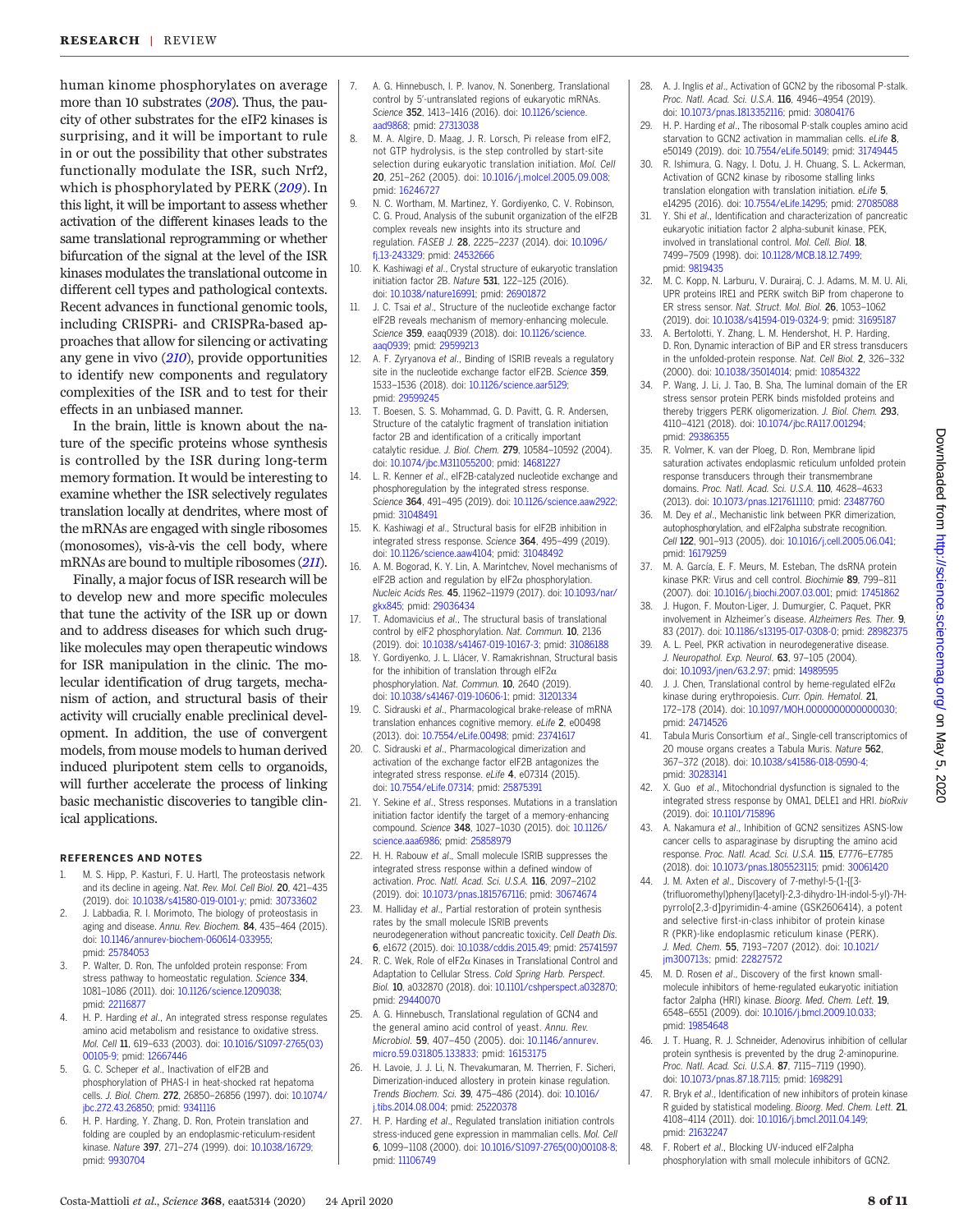<span id="page-9-0"></span>Chem. Biol. Drug Des. 74, 57–67 (2009). doi: [10.1111/j.1747-](http://dx.doi.org/10.1111/j.1747-0285.2009.00827.x) [0285.2009.00827.x](http://dx.doi.org/10.1111/j.1747-0285.2009.00827.x); pmid: [19519745](http://www.ncbi.nlm.nih.gov/pubmed/19519745)

- 49. R. Yefidoff-Freedman et al., Development of 1-((1,4-trans)-4- Aryloxycyclohexyl)-3-arylurea Activators of Heme-Regulated Inhibitor as Selective Activators of the Eukaryotic Initiation Factor 2 Alpha (eIF2 $\alpha$ ) Phosphorylation Arm of the Integrated Endoplasmic Reticulum Stress Response. J. Med. Chem. 60, 5392–5406 (2017). doi: [10.1021/acs.jmedchem.7b00059;](http://dx.doi.org/10.1021/acs.jmedchem.7b00059) pmid: [28590739](http://www.ncbi.nlm.nih.gov/pubmed/28590739)
- 50. M. N. Hong, K. Y. Nam, K. K. Kim, S. Y. Kim, I. Kim, The small molecule '1-(4-biphenylylcarbonyl)-4-(5-bromo-2 methoxybenzyl) piperazine oxalate' and its derivatives regulate global protein synthesis by inactivating eukaryotic translation initiation factor 2-alpha. Cell Stress Chaperones 21, 485–497 (2016). doi: [10.1007/s12192-016-0677-5](http://dx.doi.org/10.1007/s12192-016-0677-5); pmid: [26873011](http://www.ncbi.nlm.nih.gov/pubmed/26873011)
- 51. D. Rojas-Rivera et al., When PERK inhibitors turn out to be new potent RIPK1 inhibitors: Critical issues on the specificity and use of GSK2606414 and GSK2656157. Cell Death Differ. 24, 1100–1110 (2017). doi: [10.1038/cdd.2017.58](http://dx.doi.org/10.1038/cdd.2017.58); pmid: [28452996](http://www.ncbi.nlm.nih.gov/pubmed/28452996)
- 52. Q. Yu et al., Type I interferons mediate pancreatic toxicities of PERK inhibition. Proc. Natl. Acad. Sci. U.S.A. 112, 15420–15425 (2015). doi: [10.1073/pnas.1516362112;](http://dx.doi.org/10.1073/pnas.1516362112) pmid: [26627716](http://www.ncbi.nlm.nih.gov/pubmed/26627716)
- 53. P. D. Lu, H. P. Harding, D. Ron, Translation reinitiation at alternative open reading frames regulates gene expression in an integrated stress response. J. Cell Biol. 167, 27–33 (2004). doi: [10.1083/jcb.200408003;](http://dx.doi.org/10.1083/jcb.200408003) pmid: [15479734](http://www.ncbi.nlm.nih.gov/pubmed/15479734)
- 54. K. M. Vattem, R. C. Wek, Reinitiation involving upstream ORFs regulates ATF4 mRNA translation in mammalian cells. Proc. Natl. Acad. Sci. U.S.A. 101, 11269-11274 (2004). doi: [10.1073/pnas.0400541101;](http://dx.doi.org/10.1073/pnas.0400541101) pmid: [15277680](http://www.ncbi.nlm.nih.gov/pubmed/15277680)
- 55. D. Zhou et al., Phosphorylation of eIF2 directs ATF5 translational control in response to diverse stress conditions. J. Biol. Chem. 283, 7064–7073 (2008). doi: [10.1074/](http://dx.doi.org/10.1074/jbc.M708530200) [jbc.M708530200;](http://dx.doi.org/10.1074/jbc.M708530200) pmid: [18195013](http://www.ncbi.nlm.nih.gov/pubmed/18195013)
- 56. L. R. Palam, T. D. Baird, R. C. Wek, Phosphorylation of eIF2 facilitates ribosomal bypass of an inhibitory upstream ORF to enhance CHOP translation. J. Biol. Chem. 286, 10939–10949 (2011). doi: [10.1074/jbc.M110.216093](http://dx.doi.org/10.1074/jbc.M110.216093); pmid: [21285359](http://www.ncbi.nlm.nih.gov/pubmed/21285359)
- 57. Y. Y. Lee, R. C. Cevallos, E. Jan, An upstream open reading frame regulates translation of GADD34 during cellular stresses that induce eIF2alpha phosphorylation. J. Biol. Chem. 284, 6661–6673 (2009). doi: [10.1074/jbc.M806735200](http://dx.doi.org/10.1074/jbc.M806735200); pmid: [19131336](http://www.ncbi.nlm.nih.gov/pubmed/19131336)
- 58. G. V. Di Prisco et al., Translational control of mGluRdependent long-term depression and object-place learning by eIF2α. Nat. Neurosci. 17, 1073-1082 (2014). doi: 10.1038. [nn.3754;](http://dx.doi.org/10.1038/nn.3754) pmid: [24974795](http://www.ncbi.nlm.nih.gov/pubmed/24974795)
- 59. D. R. Morris, A. P. Geballe, Upstream open reading frames as regulators of mRNA translation. Mol. Cell. Biol. 20, 8635–8642 (2000). doi: [10.1128/MCB.20.23.8635-](http://dx.doi.org/10.1128/MCB.20.23.8635-8642.2000) [8642.2000](http://dx.doi.org/10.1128/MCB.20.23.8635-8642.2000); pmid: [11073965](http://www.ncbi.nlm.nih.gov/pubmed/11073965)
- 60. C. Jousse et al., Inhibition of a constitutive translation initiation factor 2alpha phosphatase, CReP, promotes survival of stressed cells. J. Cell Biol. 163, 767–775 (2003). doi: [10.1083/jcb.200308075](http://dx.doi.org/10.1083/jcb.200308075); pmid: [14638860](http://www.ncbi.nlm.nih.gov/pubmed/14638860)
- 61. I. Novoa, H. Zeng, H. P. Harding, D. Ron, Feedback inhibition of the unfolded protein response by GADD34-mediated dephosphorylation of eIF2alpha. J. Cell Biol. 153, 1011–1022 (2001). doi: [10.1083/jcb.153.5.1011](http://dx.doi.org/10.1083/jcb.153.5.1011); pmid: [11381086](http://www.ncbi.nlm.nih.gov/pubmed/11381086)
- 62. S. K. Young, J. A. Willy, C. Wu, M. S. Sachs, R. C. Wek, Ribosome Reinitiation Directs Gene-specific Translation and Regulates the Integrated Stress Response. J. Biol. Chem. 290, 28257–28271 (2015). doi: [10.1074/jbc.M115.693184;](http://dx.doi.org/10.1074/jbc.M115.693184) pmid: [26446796](http://www.ncbi.nlm.nih.gov/pubmed/26446796)
- 63. R. Chen et al., G-actin provides substrate-specificity to eukaryotic initiation factor  $2\alpha$  holophosphatases. eLife 4, e04871 (2015). doi: [10.7554/eLife.04871](http://dx.doi.org/10.7554/eLife.04871); pmid: [25774600](http://www.ncbi.nlm.nih.gov/pubmed/25774600)
- 64. J. E. Chambers et al., Actin dynamics tune the integrated stress response by regulating eukaryotic initiation factor  $2\alpha$ dephosphorylation. eLife 4, e04872 (2015). doi: [10.7554/](http://dx.doi.org/10.7554/eLife.04872) [eLife.04872;](http://dx.doi.org/10.7554/eLife.04872) pmid: [25774599](http://www.ncbi.nlm.nih.gov/pubmed/25774599)
- 65. M. Boyce et al., A selective inhibitor of eIF2alpha dephosphorylation protects cells from ER stress. Science 307, 935–939 (2005). doi: [10.1126/science.1101902](http://dx.doi.org/10.1126/science.1101902); pmid: [15705855](http://www.ncbi.nlm.nih.gov/pubmed/15705855)
- 66. F. Robert et al., Initiation of protein synthesis by hepatitis C virus is refractory to reduced eIF2 · GTP · Met-tRNAiMet ternary complex availability. Mol. Biol. Cell 17, 4632–4644 (2006). doi: [10.1091/mbc.e06-06-0478](http://dx.doi.org/10.1091/mbc.e06-06-0478); pmid: [16928960](http://www.ncbi.nlm.nih.gov/pubmed/16928960)
- 67. P. Tsaytler, H. P. Harding, D. Ron, A. Bertolotti, Selective inhibition of a regulatory subunit of protein phosphatase 1 restores proteostasis. Science 332, 91–94 (2011). doi: [10.1126/science.1201396;](http://dx.doi.org/10.1126/science.1201396) pmid: [21385720](http://www.ncbi.nlm.nih.gov/pubmed/21385720)
- 68. P. K. Dash et al., Inhibition of Eukaryotic Initiation Factor 2 Alpha Phosphatase Reduces Tissue Damage and Improves Learning and Memory after Experimental Traumatic Brain Injury. J. Neurotrauma 32, 1608–1620 (2015). doi: [10.1089/](http://dx.doi.org/10.1089/neu.2014.3772) [neu.2014.3772](http://dx.doi.org/10.1089/neu.2014.3772); pmid: [25843479](http://www.ncbi.nlm.nih.gov/pubmed/25843479)
- 69. A. Krzyzosiak et al., Target-Based Discovery of an Inhibitor of the Regulatory Phosphatase PPP1R15B. Cell 174, 1216–1228. e19 (2018). doi: [10.1016/j.cell.2018.06.030;](http://dx.doi.org/10.1016/j.cell.2018.06.030) pmid: [30057111](http://www.ncbi.nlm.nih.gov/pubmed/30057111)
- 70. A. Crespillo-Casado et al., A Sephin1-insensitive tripartite holophosphatase dephosphorylates translation initiation factor  $2\alpha$ . J. Biol. Chem. 293, 7766-7776 (2018). doi: [10.1074/jbc.RA118.002325](http://dx.doi.org/10.1074/jbc.RA118.002325); pmid: [29618508](http://www.ncbi.nlm.nih.gov/pubmed/29618508)
- 71. A. Crespillo-Casado, J. E. Chambers, P. M. Fischer, S. J. Marciniak, D. Ron, PPP1R15A-mediated dephosphorylation of eIF2 $\alpha$  is unaffected by Sephin1 or Guanabenz. eLife 6, e26109 (2017). doi: [10.7554/eLife.26109;](http://dx.doi.org/10.7554/eLife.26109) pmid: [28447936](http://www.ncbi.nlm.nih.gov/pubmed/28447936)
- 72. P. M. Dedigama-Arachchige, N. P. N. Acharige, M. K. H. Pflum, Identification of PP1-Gadd34 substrates involved in the unfolded protein response using K-BIPS, a method for phosphatase substrate identification. Mol Omics 14, 121–133 (2018). doi: [10.1039/C7MO00064B](http://dx.doi.org/10.1039/C7MO00064B); pmid: [29623310](http://www.ncbi.nlm.nih.gov/pubmed/29623310)
- 73. Y. Chen et al., Sephin1, which prolongs the integrated stress response, is a promising therapeutic for multiple sclerosis. Brain 142, 344–361 (2019). doi: [10.1093/brain/awy322](http://dx.doi.org/10.1093/brain/awy322); pmid: [30657878](http://www.ncbi.nlm.nih.gov/pubmed/30657878)
- 74. N. T. Ingolia, S. Ghaemmaghami, J. R. Newman, J. S. Weissman, Genome-wide analysis in vivo of translation with nucleotide resolution using ribosome profiling. Science 324, 218–223 (2009). doi: [10.1126/science.1168978;](http://dx.doi.org/10.1126/science.1168978) pmid: [19213877](http://www.ncbi.nlm.nih.gov/pubmed/19213877)
- 75. S. Lee et al., Global mapping of translation initiation sites in mammalian cells at single-nucleotide resolution. Proc. Natl. Acad. Sci. U.S.A. 109, E2424–E2432 (2012). doi: [10.1073/](http://dx.doi.org/10.1073/pnas.1207846109) [pnas.1207846109](http://dx.doi.org/10.1073/pnas.1207846109); pmid: [22927429](http://www.ncbi.nlm.nih.gov/pubmed/22927429)
- 76. G. I. Welsh, C. G. Proud, Glycogen synthase kinase-3 is rapidly inactivated in response to insulin and phosphorylates eukaryotic initiation factor eIF-2B. Biochem. J. 294, 625–629 (1993). doi: [10.1042/bj2940625;](http://dx.doi.org/10.1042/bj2940625) pmid: [8397507](http://www.ncbi.nlm.nih.gov/pubmed/8397507)
- 77. G. I. Welsh, S. Miyamoto, N. T. Price, B. Safer, C. G. Proud, T-cell activation leads to rapid stimulation of translation initiation factor eIF2B and inactivation of glycogen synthase kinase-3. J. Biol. Chem. 271, 11410-11413 (1996). doi: [10.1074/jbc.271.19.11410;](http://dx.doi.org/10.1074/jbc.271.19.11410) pmid: [8626696](http://www.ncbi.nlm.nih.gov/pubmed/8626696)
- 78. D. Scheuner et al., Translational control is required for the unfolded protein response and in vivo glucose homeostasis. Mol. Cell 7, 1165–1176 (2001). doi: [10.1016/S1097-2765\(01\)](http://dx.doi.org/10.1016/S1097-2765(01)00265-9) [00265-9](http://dx.doi.org/10.1016/S1097-2765(01)00265-9); pmid: [11430820](http://www.ncbi.nlm.nih.gov/pubmed/11430820)
- 79. H. P. Harding, Y. Zhang, A. Bertolotti, H. Zeng, D. Ron, Perk is essential for translational regulation and cell survival during the unfolded protein response. Mol. Cell 5, 897–904 (2000). doi: [10.1016/S1097-2765\(00\)80330-5](http://dx.doi.org/10.1016/S1097-2765(00)80330-5); pmid: [10882126](http://www.ncbi.nlm.nih.gov/pubmed/10882126)
- 80. H. P. Harding et al., Ppp1r15 gene knockout reveals an essential role for translation initiation factor 2 alpha (eIF2alpha) dephosphorylation in mammalian development. Proc. Natl. Acad. Sci. U.S.A. 106, 1832–1837 (2009). doi: [10.1073/pnas.0809632106;](http://dx.doi.org/10.1073/pnas.0809632106) pmid: [19181853](http://www.ncbi.nlm.nih.gov/pubmed/19181853)
- 81. B. Abdulkarim et al., A Missense Mutation in PPP1R15B Causes a Syndrome Including Diabetes, Short Stature, and Microcephaly. Diabetes 64, 3951–3962 (2015). doi: [10.2337/](http://dx.doi.org/10.2337/db15-0477) [db15-0477;](http://dx.doi.org/10.2337/db15-0477) pmid: [26159176](http://www.ncbi.nlm.nih.gov/pubmed/26159176)
- 82. K. D. Kernohan et al., Homozygous mutation in the eukaryotic translation initiation factor 2alpha phosphatase gene, PPP1R15B, is associated with severe microcephaly, short stature and intellectual disability. Hum. Mol. Genet. 24, 6293–6300 (2015). doi: [10.1093/hmg/ddv337](http://dx.doi.org/10.1093/hmg/ddv337); pmid: [26307080](http://www.ncbi.nlm.nih.gov/pubmed/26307080)
- 83. G. Borck et al., eIF2y mutation that disrupts eIF2 complex integrity links intellectual disability to impaired translation initiation. Mol. Cell 48, 641–646 (2012). doi: [10.1016/](http://dx.doi.org/10.1016/j.molcel.2012.09.005) [j.molcel.2012.09.005](http://dx.doi.org/10.1016/j.molcel.2012.09.005); pmid: [23063529](http://www.ncbi.nlm.nih.gov/pubmed/23063529)
- 84. M. Skopkova et al., EIF2S3 Mutations Associated with Severe X-Linked Intellectual Disability Syndrome MEHMO. Hum. Mutat. 38, 409–425 (2017). doi: [10.1002/humu.23170;](http://dx.doi.org/10.1002/humu.23170) pmid: [28055140](http://www.ncbi.nlm.nih.gov/pubmed/28055140)
- 85. L. C. Gregory et al., Impaired EIF2S3 function associated with a novel phenotype of X-linked hypopituitarism with glucose dysregulation. EBioMedicine 42, 470–480 (2019). doi: [10.1016/j.ebiom.2019.03.013](http://dx.doi.org/10.1016/j.ebiom.2019.03.013); pmid: [30878599](http://www.ncbi.nlm.nih.gov/pubmed/30878599)
- 86. S. Moortgat et al., Two novel EIF2S3 mutations associated with syndromic intellectual disability with severe microcephaly, growth retardation, and epilepsy. Am. J. Med. Genet. A. 170, 2927–2933 (2016). doi: [10.1002/ajmg.](http://dx.doi.org/10.1002/ajmg.a.37792) [a.37792](http://dx.doi.org/10.1002/ajmg.a.37792); pmid: [27333055](http://www.ncbi.nlm.nih.gov/pubmed/27333055)
- S. K. Young-Baird, B. S. Shin, T. E. Dever, MEHMO syndrome mutation EIF2S3-I259M impairs initiator Met-tRNAiMet binding to eukaryotic translation initiation factor eIF2. Nucleic Acids Res. 47, 855–867 (2019). doi: [10.1093/nar/gky1213;](http://dx.doi.org/10.1093/nar/gky1213) pmid: [30517694](http://www.ncbi.nlm.nih.gov/pubmed/30517694)
- 88. P. A. Leegwater et al., Subunits of the translation initiation factor eIF2B are mutant in leukoencephalopathy with vanishing white matter. Nat. Genet. 29, 383-388 (2001). doi: [10.1038/ng764](http://dx.doi.org/10.1038/ng764); pmid: [11704758](http://www.ncbi.nlm.nih.gov/pubmed/11704758)
- M. S. van der Knaap et al., Mutations in each of the five subunits of translation initiation factor eIF2B can cause leukoencephalopathy with vanishing white matter. Ann. Neurol. 51, 264–270 (2002). doi: [10.1002/ana.10112;](http://dx.doi.org/10.1002/ana.10112) pmid: [11835386](http://www.ncbi.nlm.nih.gov/pubmed/11835386)
- 90. M. S. van der Knaap et al., A new leukoencephalopathy with vanishing white matter. Neurology 48, 845-854 (1997). doi: [10.1212/WNL.48.4.845](http://dx.doi.org/10.1212/WNL.48.4.845); pmid: [9109866](http://www.ncbi.nlm.nih.gov/pubmed/9109866)
- 91. Y. L. Wong et al., eIF2B activator prevents neurological defects caused by a chronic integrated stress response. eLife 8, e42940 (2019). doi: [10.7554/eLife.42940](http://dx.doi.org/10.7554/eLife.42940); pmid: [30624206](http://www.ncbi.nlm.nih.gov/pubmed/30624206)
- Y. L. Wong et al., The small molecule ISRIB rescues the stability and activity of Vanishing White Matter Disease eIF2B mutant complexes. eLife 7, e32733 (2018). doi: [10.7554/](http://dx.doi.org/10.7554/eLife.32733) [eLife.32733](http://dx.doi.org/10.7554/eLife.32733); pmid: [29489452](http://www.ncbi.nlm.nih.gov/pubmed/29489452)
- 93. N. P. Williams, A. G. Hinnebusch, T. F. Donahue, Mutations in the structural genes for eukaryotic initiation factors 2 alpha and 2 beta of Saccharomyces cerevisiae disrupt translational control of GCN4 mRNA. Proc. Natl. Acad. Sci. U.S.A. 86, 7515–7519 (1989). doi: [10.1073/pnas.86.19.7515;](http://dx.doi.org/10.1073/pnas.86.19.7515) pmid: [2678106](http://www.ncbi.nlm.nih.gov/pubmed/2678106)
- 94. K. M. Green et al., RAN translation at C9orf72-associated repeat expansions is selectively enhanced by the integrated stress response. Nat. Commun. 8, 2005 (2017). doi: [10.1038/](http://dx.doi.org/10.1038/s41467-017-02200-0) [s41467-017-02200-0](http://dx.doi.org/10.1038/s41467-017-02200-0); pmid: [29222490](http://www.ncbi.nlm.nih.gov/pubmed/29222490)
- 95. W. Cheng et al., C9ORF72 GGGGCC repeat-associated non-AUG translation is upregulated by stress through eIF2 $\alpha$ phosphorylation. Nat. Commun. 9, 51 (2018). doi: [10.1038/](http://dx.doi.org/10.1038/s41467-017-02495-z) [s41467-017-02495-z;](http://dx.doi.org/10.1038/s41467-017-02495-z) pmid: [29302060](http://www.ncbi.nlm.nih.gov/pubmed/29302060)
- 96. M. Delépine et al., EIF2AK3, encoding translation initiation factor 2-alpha kinase 3, is mutated in patients with Wolcott-Rallison syndrome. Nat. Genet. 25, 406–409 (2000). doi: [10.1038/78085;](http://dx.doi.org/10.1038/78085) pmid: [10932183](http://www.ncbi.nlm.nih.gov/pubmed/10932183)
- H. P. Harding et al., Diabetes mellitus and exocrine pancreatic dysfunction in perk-/- mice reveals a role for translational control in secretory cell survival. Mol. Cell 7, 1153–1163 (2001). doi: [10.1016/S1097-2765\(01\)00264-7](http://dx.doi.org/10.1016/S1097-2765(01)00264-7); pmid: [11430819](http://www.ncbi.nlm.nih.gov/pubmed/11430819)
- 98. P. Zhang et al., The PERK eukaryotic initiation factor 2 alpha kinase is required for the development of the skeletal system, postnatal growth, and the function and viability of the pancreas. Mol. Cell. Biol. 22, 3864–3874 (2002). doi: [10.1128/MCB.22.11.3864-3874.2002](http://dx.doi.org/10.1128/MCB.22.11.3864-3874.2002); pmid: [11997520](http://www.ncbi.nlm.nih.gov/pubmed/11997520)
- 99. M. Eyries et al., EIF2AK4 mutations cause pulmonary venoocclusive disease, a recessive form of pulmonary hypertension. Nat. Genet. 46, 65–69 (2014). doi: [10.1038/](http://dx.doi.org/10.1038/ng.2844) [ng.2844;](http://dx.doi.org/10.1038/ng.2844) pmid: [24292273](http://www.ncbi.nlm.nih.gov/pubmed/24292273)
- 100. A. Longchamp et al, Amino Acid Restriction Triggers Angiogenesis via GCN2/ATF4 Regulation of VEGF and H2S Production. Cell 173, 117-129 (2018).
- 101. J. L. McGaugh, Memory—A century of consolidation. Science 287, 248–251 (2000). doi: [10.1126/science.287.5451.248](http://dx.doi.org/10.1126/science.287.5451.248); pmid: [10634773](http://www.ncbi.nlm.nih.gov/pubmed/10634773)
- 102. E. R. Kandel, The molecular biology of memory storage: A dialogue between genes and synapses. Science 294, 1030–1038 (2001). doi: [10.1126/science.1067020;](http://dx.doi.org/10.1126/science.1067020) pmid: [11691980](http://www.ncbi.nlm.nih.gov/pubmed/11691980)
- 103. B. W. Agranoff, R. E. Davis, J. J. Brink, Memory fixation in the goldfish. Proc. Natl. Acad. Sci. U.S.A. 54, 788–793 (1965). doi: [10.1073/pnas.54.3.788](http://dx.doi.org/10.1073/pnas.54.3.788); pmid: [5217459](http://www.ncbi.nlm.nih.gov/pubmed/5217459)
- 104. S. H. Barondes, H. D. Cohen, Puromycin effect on successive phases of memory storage. Science 151, 594-595 (1966). doi: [10.1126/science.151.3710.594;](http://dx.doi.org/10.1126/science.151.3710.594) pmid: [5903589](http://www.ncbi.nlm.nih.gov/pubmed/5903589)
- 105. H. P. Davis, L. R. Squire, Protein synthesis and memory: A review. Psychol. Bull. 96, 518–559 (1984). doi: [10.1037/](http://dx.doi.org/10.1037/0033-2909.96.3.518) [0033-2909.96.3.518;](http://dx.doi.org/10.1037/0033-2909.96.3.518) pmid: [6096908](http://www.ncbi.nlm.nih.gov/pubmed/6096908)
- 106. M. Costa-Mattioli, W. S. Sossin, E. Klann, N. Sonenberg, Translational control of long-lasting synaptic plasticity and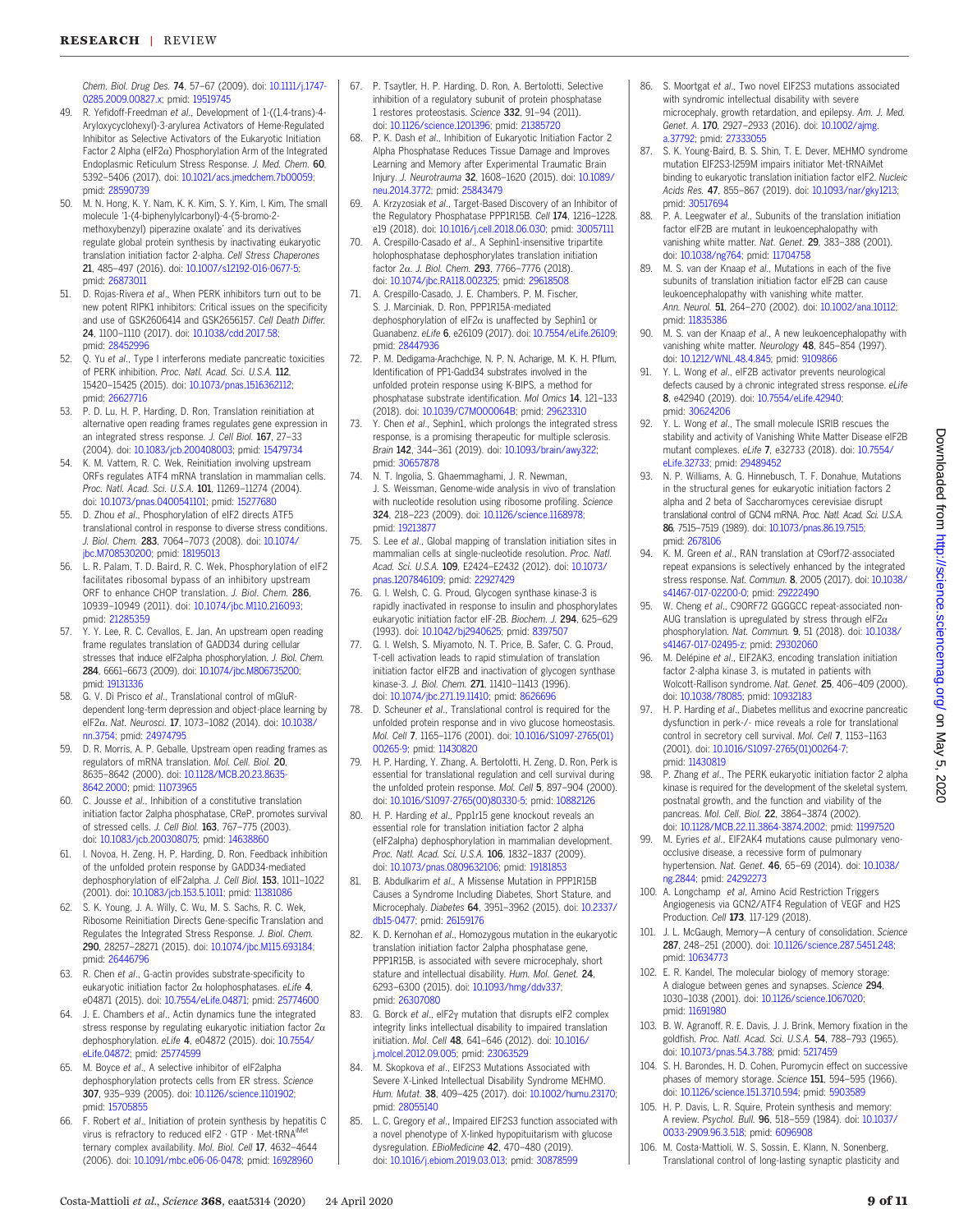<span id="page-10-0"></span>memory. Neuron 61, 10–26 (2009). doi: [10.1016/](http://dx.doi.org/10.1016/j.neuron.2008.10.055) [j.neuron.2008.10.055](http://dx.doi.org/10.1016/j.neuron.2008.10.055); pmid: [19146809](http://www.ncbi.nlm.nih.gov/pubmed/19146809)

- 107. M. A. Sutton, E. M. Schuman, Dendritic protein synthesis, synaptic plasticity, and memory. Cell 127, 49-58 (2006). doi: [10.1016/j.cell.2006.09.014](http://dx.doi.org/10.1016/j.cell.2006.09.014); pmid: [17018276](http://www.ncbi.nlm.nih.gov/pubmed/17018276)
- 108. J. D. Richter, E. Klann, Making synaptic plasticity and memory last: Mechanisms of translational regulation. Genes Dev. 23, 1–11 (2009). doi: [10.1101/gad.1735809;](http://dx.doi.org/10.1101/gad.1735809) pmid: [19136621](http://www.ncbi.nlm.nih.gov/pubmed/19136621)
- 109. S. A. Buffington, W. Huang, M. Costa-Mattioli, Translational control in synaptic plasticity and cognitive dysfunction. Annu. Rev. Neurosci. 37, 17–38 (2014). doi: [10.1146/annurev](http://dx.doi.org/10.1146/annurev-neuro-071013-014100)[neuro-071013-014100](http://dx.doi.org/10.1146/annurev-neuro-071013-014100); pmid: [25032491](http://www.ncbi.nlm.nih.gov/pubmed/25032491)
- 110. M. Costa-Mattioli et al., Translational control of hippocampal synaptic plasticity and memory by the eIF2alpha kinase GCN2. Nature 436, 1166–1170 (2005). doi: [10.1038/](http://dx.doi.org/10.1038/nature03897) [nature03897](http://dx.doi.org/10.1038/nature03897); pmid: [16121183](http://www.ncbi.nlm.nih.gov/pubmed/16121183)
- 111. M. Costa-Mattioli et al., eIF2alpha phosphorylation bidirectionally regulates the switch from short- to long-term synaptic plasticity and memory. Cell 129, 195–206 (2007). doi: [10.1016/j.cell.2007.01.050;](http://dx.doi.org/10.1016/j.cell.2007.01.050) pmid: [17418795](http://www.ncbi.nlm.nih.gov/pubmed/17418795)
- 112. P. J. Zhu et al., Suppression of PKR promotes network excitability and enhanced cognition by interferon-y-mediated disinhibition. Cell 147, 1384–1396 (2011). doi: [10.1016/](http://dx.doi.org/10.1016/j.cell.2011.11.029) [j.cell.2011.11.029](http://dx.doi.org/10.1016/j.cell.2011.11.029); pmid: [22153080](http://www.ncbi.nlm.nih.gov/pubmed/22153080)
- 113. E. Stern, A. Chinnakkaruppan, O. David, N. Sonenberg, K. Rosenblum, Blocking the eIF2 $\alpha$  kinase (PKR) enhances positive and negative forms of cortex-dependent taste memory. J. Neurosci. 33, 2517–2525 (2013). doi: [10.1523/](http://dx.doi.org/10.1523/JNEUROSCI.2322-12.2013) [JNEUROSCI.2322-12.2013;](http://dx.doi.org/10.1523/JNEUROSCI.2322-12.2013) pmid: [23392680](http://www.ncbi.nlm.nih.gov/pubmed/23392680)
- 114. V. Sharma et al., Local Inhibition of PERK Enhances Memory and Reverses Age-Related Deterioration of Cognitive and Neuronal Properties. J. Neurosci. 38, 648–658 (2018). doi: [10.1523/JNEUROSCI.0628-17.2017](http://dx.doi.org/10.1523/JNEUROSCI.0628-17.2017); pmid: [29196323](http://www.ncbi.nlm.nih.gov/pubmed/29196323)
- 115. G. Batista, J. L. Johnson, E. Dominguez, M. Costa-Mattioli, J. L. Pena, Translational control of auditory imprinting and structural plasticity by eIF2 $\alpha$ . eLife 5, e17197 (2016). doi: [10.7554/eLife.17197](http://dx.doi.org/10.7554/eLife.17197); pmid: [28009255](http://www.ncbi.nlm.nih.gov/pubmed/28009255)
- 116. M. Jian et al., eIF2 $\alpha$  dephosphorylation in basolateral amygdala mediates reconsolidation of drug memory. J. Neurosci. 34, 10010–10021 (2014). doi: [10.1523/](http://dx.doi.org/10.1523/JNEUROSCI.0934-14.2014) [JNEUROSCI.0934-14.2014](http://dx.doi.org/10.1523/JNEUROSCI.0934-14.2014); pmid: [25057203](http://www.ncbi.nlm.nih.gov/pubmed/25057203)
- 117. Z. Jiang et al., eIF2alpha Phosphorylation-dependent translation in CA1 pyramidal cells impairs hippocampal memory consolidation without affecting general translation. J. Neurosci. 30, 2582–2594 (2010). doi: [10.1523/](http://dx.doi.org/10.1523/JNEUROSCI.3971-09.2010) [JNEUROSCI.3971-09.2010;](http://dx.doi.org/10.1523/JNEUROSCI.3971-09.2010) pmid: [20164343](http://www.ncbi.nlm.nih.gov/pubmed/20164343)
- 118. P. Shrestha, P. Ayata, P. Herrero-Vidal, F. Longo, A. Gastone, J. E. Ledoux, N. Heintz, E. Klann, Chemogenetic evidence that rapid neuronal de novo protein synthesis is required for consolidation of long-term memory. bioRxiv 704965 (2019). https://doi.org/10.1101/704965.
- 119. D. Panja et al., Novel translational control in Arc-dependent long term potentiation consolidation in vivo. J. Biol. Chem. 284, 31498–31511 (2009). doi: [10.1074/jbc.M109.056077](http://dx.doi.org/10.1074/jbc.M109.056077); pmid: [19755425](http://www.ncbi.nlm.nih.gov/pubmed/19755425)
- 120. M. A. Trinh et al., The eIF2 $\alpha$  kinase PERK limits the expression of hippocampal metabotropic glutamate receptordependent long-term depression. Learn. Mem. 21, 298-304 (2014). doi: [10.1101/lm.032219.113](http://dx.doi.org/10.1101/lm.032219.113); pmid: [24741110](http://www.ncbi.nlm.nih.gov/pubmed/24741110)
- 121. S. M. Eacker et al., Experience-dependent translational state defined by cell type-specific ribosome profiling. bioRxiv 169425 (2017). https://doi.org/10.1101/169425.
- 122. M. Jian et al., eIF2 $\alpha$  dephosphorylation in basolateral amygdala mediates reconsolidation of drug memory. J. Neurosci. 34, 10010–10021 (2014). doi: [10.1523/](http://dx.doi.org/10.1523/JNEUROSCI.0934-14.2014) [JNEUROSCI.0934-14.2014](http://dx.doi.org/10.1523/JNEUROSCI.0934-14.2014); pmid: [25057203](http://www.ncbi.nlm.nih.gov/pubmed/25057203)
- 123. C. T. Werner, M. T. Stefanik, M. Milovanovic, A. Caccamise, M. E. Wolf, Protein Translation in the Nucleus Accumbens Is Dysregulated during Cocaine Withdrawal and Required for Expression of Incubation of Cocaine Craving. J. Neurosci. 38, 2683–2697 (2018). doi: [10.1523/JNEUROSCI.2412-17.2018](http://dx.doi.org/10.1523/JNEUROSCI.2412-17.2018); pmid: [29431650](http://www.ncbi.nlm.nih.gov/pubmed/29431650)
- 124. W. Huang et al., Translational control by eIF2 $\alpha$ phosphorylation regulates vulnerability to the synaptic and behavioral effects of cocaine. eLife 5, e12052 (2016). doi: [10.7554/eLife.12052;](http://dx.doi.org/10.7554/eLife.12052) pmid: [26928234](http://www.ncbi.nlm.nih.gov/pubmed/26928234)
- 125. A. N. Placzek et al. Translational control of nicotine-evoked synaptic potentiation in mice and neuronal responses in human smokers by eIF2 $\alpha$ . eLife 5, e12056 (2016). doi: [10.7554/eLife.12056;](http://dx.doi.org/10.7554/eLife.12056) pmid: [26928076](http://www.ncbi.nlm.nih.gov/pubmed/26928076)
- 126. A. N. Placzek et al., eIF2 $\alpha$ -mediated translational control regulates the persistence of cocaine-induced LTP in midbrain

dopamine neurons. eLife 5, e17517 (2016). doi: [10.7554/](http://dx.doi.org/10.7554/eLife.17517) [eLife.17517;](http://dx.doi.org/10.7554/eLife.17517) pmid: [27960077](http://www.ncbi.nlm.nih.gov/pubmed/27960077)

- 127. P. A. Melas et al., Cannabinoid Modulation of Eukaryotic Initiation Factors (eIF2 $\alpha$  and eIF2B1) and Behavioral Cross-Sensitization to Cocaine in Adolescent Rats. Cell Rep. 22, 2909–2923 (2018). doi: [10.1016/j.celrep.2018.02.065](http://dx.doi.org/10.1016/j.celrep.2018.02.065); pmid: [29539420](http://www.ncbi.nlm.nih.gov/pubmed/29539420)
- 128. J. E. Rittiner et al., Functional Genomic Analyses of Mendelian and Sporadic Disease Identify Impaired eIF2 $\alpha$  Signaling as a Generalizable Mechanism for Dystonia. Neuron 92, 1238–1251 (2016). doi: [10.1016/j.neuron.2016.11.012;](http://dx.doi.org/10.1016/j.neuron.2016.11.012) pmid: [27939583](http://www.ncbi.nlm.nih.gov/pubmed/27939583)
- 129. S. Nabavi et al., Engineering a memory with LTD and LTP. Nature 511, 348–352 (2014). doi: [10.1038/nature13294;](http://dx.doi.org/10.1038/nature13294) pmid: [24896183](http://www.ncbi.nlm.nih.gov/pubmed/24896183)
- 130. N. Nadif Kasri, A. Nakano-Kobayashi, L. Van Aelst, Rapid synthesis of the X-linked mental retardation protein OPHN1 mediates mGluR-dependent LTD through interaction with the endocytic machinery. Neuron 72, 300–315 (2011). doi: [10.1016/j.neuron.2011.09.001;](http://dx.doi.org/10.1016/j.neuron.2011.09.001) pmid: [22017989](http://www.ncbi.nlm.nih.gov/pubmed/22017989)
- 131. A. J. Silva, J. H. Kogan, P. W. Frankland, S. Kida, CREB and memory. Annu. Rev. Neurosci. 21, 127–148 (1998). doi: [10.1146/annurev.neuro.21.1.127](http://dx.doi.org/10.1146/annurev.neuro.21.1.127); pmid: [9530494](http://www.ncbi.nlm.nih.gov/pubmed/9530494)
- 132. R. C. Chang, A. K. Wong, H. K. Ng, J. Hugon, Phosphorylation of eukaryotic initiation factor-2 $\alpha$  (eIF2 $\alpha$ ) is associated with neuronal degeneration in Alzheimer's disease. Neuroreport 13, 2429–2432 (2002). doi: [10.1097/00001756-200212200-](http://dx.doi.org/10.1097/00001756-200212200-00011) [00011;](http://dx.doi.org/10.1097/00001756-200212200-00011) pmid: [12499843](http://www.ncbi.nlm.nih.gov/pubmed/12499843)
- 133. J. J. Hoozemans et al., Activation of the unfolded protein response in Parkinson's disease. Biochem. Biophys. Res. Commun. 354, 707–711 (2007). doi: [10.1016/](http://dx.doi.org/10.1016/j.bbrc.2007.01.043) [j.bbrc.2007.01.043](http://dx.doi.org/10.1016/j.bbrc.2007.01.043); pmid: [17254549](http://www.ncbi.nlm.nih.gov/pubmed/17254549)
- 134. J. D. Atkin et al., Endoplasmic reticulum stress and induction of the unfolded protein response in human sporadic amyotrophic lateral sclerosis. Neurobiol. Dis. 30, 400–407 (2008). doi: [10.1016/j.nbd.2008.02.009;](http://dx.doi.org/10.1016/j.nbd.2008.02.009) pmid: [18440237](http://www.ncbi.nlm.nih.gov/pubmed/18440237)
- 135. H. L. Smith, G. R. Mallucci, The unfolded protein response: Mechanisms and therapy of neurodegeneration. Brain 139, 2113–2121 (2016). doi: [10.1093/brain/aww101](http://dx.doi.org/10.1093/brain/aww101); pmid: [27190028](http://www.ncbi.nlm.nih.gov/pubmed/27190028)
- 136. S. L. Moon, N. Sonenberg, R. Parker, Neuronal Regulation of eIF2 $\alpha$  Function in Health and Neurological Disorders. Trends Mol. Med. 24, 575–589 (2018). doi: [10.1016/](http://dx.doi.org/10.1016/j.molmed.2018.04.001) [j.molmed.2018.04.001](http://dx.doi.org/10.1016/j.molmed.2018.04.001); pmid: [29716790](http://www.ncbi.nlm.nih.gov/pubmed/29716790)
- 137. A. Chou et al., Inhibition of the integrated stress response reverses cognitive deficits after traumatic brain injury. Proc. Natl. Acad. Sci. U.S.A. 114, E6420–E6426 (2017). doi: [10.1073/pnas.1707661114](http://dx.doi.org/10.1073/pnas.1707661114); pmid: [28696288](http://www.ncbi.nlm.nih.gov/pubmed/28696288)
- 138. T. Sen, R. Gupta, H. Kaiser, N. Sen, Activation of PERK Elicits Memory Impairment through Inactivation of CREB and Downregulation of PSD95 After Traumatic Brain Injury. J. Neurosci. 37, 5900–5911 (2017). doi: [10.1523/](http://dx.doi.org/10.1523/JNEUROSCI.2343-16.2017) [JNEUROSCI.2343-16.2017](http://dx.doi.org/10.1523/JNEUROSCI.2343-16.2017); pmid: [28522733](http://www.ncbi.nlm.nih.gov/pubmed/28522733)
- 139. T. Ma et al., Suppression of eIF2 $\alpha$  kinases alleviates Alzheimer's disease-related plasticity and memory deficits. Nat. Neurosci. 16, 1299–1305 (2013). doi: [10.1038/nn.3486](http://dx.doi.org/10.1038/nn.3486); pmid: [23933749](http://www.ncbi.nlm.nih.gov/pubmed/23933749)
- 140. M. Tible et al., PKR knockout in the 5xFAD model of Alzheimer's disease reveals beneficial effects on spatial memory and brain lesions. Aging Cell 18, e12887 (2019). doi: [10.1111/acel.12887;](http://dx.doi.org/10.1111/acel.12887) pmid: [30821420](http://www.ncbi.nlm.nih.gov/pubmed/30821420)
- 141. K. D. Hwang, M. S. Bak, S. J. Kim, S. Rhee, Y. S. Lee, Restoring synaptic plasticity and memory in mouse models of Alzheimer's disease by PKR inhibition. Mol. Brain 10, 57 (2017). doi: [10.1186/s13041-017-0338-3;](http://dx.doi.org/10.1186/s13041-017-0338-3) pmid: [29233183](http://www.ncbi.nlm.nih.gov/pubmed/29233183)
- 142. Y. Segev et al., PKR Inhibition Rescues Memory Deficit and ATF4 Overexpression in ApoE e4 Human Replacement Mice. J. Neurosci. 35, 12986–12993 (2015). doi: [10.1523/](http://dx.doi.org/10.1523/JNEUROSCI.5241-14.2015) [JNEUROSCI.5241-14.2015](http://dx.doi.org/10.1523/JNEUROSCI.5241-14.2015); pmid: [26400930](http://www.ncbi.nlm.nih.gov/pubmed/26400930)
- 143. M. V. Lourenco et al.,  $TNF-\alpha$  mediates PKR-dependent memory impairment and brain IRS-1 inhibition induced by Alzheimer's  $\beta$ -amyloid oligomers in mice and monkeys. Cell Metab. 18, 831–843 (2013). doi: [10.1016/j.cmet.2013.11.002;](http://dx.doi.org/10.1016/j.cmet.2013.11.002) pmid: [24315369](http://www.ncbi.nlm.nih.gov/pubmed/24315369)
- 144. K. Paesler et al., Limited effects of an elF2 $\alpha$ S51A allele on neurological impairments in the 5xFAD mouse model of Alzheimer's disease. Neural Plast. 2015, 825157 (2015). doi: [10.1155/2015/825157;](http://dx.doi.org/10.1155/2015/825157) pmid: [25883808](http://www.ncbi.nlm.nih.gov/pubmed/25883808)
- 145. L. Devi, M. Ohno, Deletion of the eIF2 $\alpha$  Kinase GCN2 fails to rescue the memory decline associated with Alzheimer's disease. PLOS ONE 8, e77335 (2013). doi: [10.1371/journal.](http://dx.doi.org/10.1371/journal.pone.0077335) [pone.0077335](http://dx.doi.org/10.1371/journal.pone.0077335); pmid: [24146979](http://www.ncbi.nlm.nih.gov/pubmed/24146979)
- 146. P. J. Zhu et al., Activation of the ISR mediates the behavioral and neurophysiological abnormalities in Down syndrome. Science 366, 843–849 (2019). doi: [10.1126/science.aaw5185;](http://dx.doi.org/10.1126/science.aaw5185) pmid: [31727829](http://www.ncbi.nlm.nih.gov/pubmed/31727829)
- 147. M. Dierssen, Down syndrome: The brain in trisomic mode. Nat. Rev. Neurosci. 13, 844–858 (2012). doi: [10.1038/](http://dx.doi.org/10.1038/nrn3314) [nrn3314;](http://dx.doi.org/10.1038/nrn3314) pmid: [23165261](http://www.ncbi.nlm.nih.gov/pubmed/23165261)
- 148. J. A. Moreno et al., Sustained translational repression by  $eIF2\alpha$ -P mediates prion neurodegeneration. Nature 485, 507–511 (2012). doi: [10.1038/nature11058;](http://dx.doi.org/10.1038/nature11058) pmid: [22622579](http://www.ncbi.nlm.nih.gov/pubmed/22622579)
- 149. J. A. Moreno et al., Oral treatment targeting the unfolded protein response prevents neurodegeneration and clinical disease in prion-infected mice. Sci. Transl. Med. 5, 206ra138 (2013). doi: [10.1126/scitranslmed.3006767](http://dx.doi.org/10.1126/scitranslmed.3006767); pmid: [24107777](http://www.ncbi.nlm.nih.gov/pubmed/24107777)
- 150. M. Halliday et al., Repurposed drugs targeting eIF2α-Pmediated translational repression prevent neurodegeneration in mice. Brain 140, 1768–1783 (2017). doi: [10.1093/brain/](http://dx.doi.org/10.1093/brain/awx074) [awx074;](http://dx.doi.org/10.1093/brain/awx074) pmid: [28430857](http://www.ncbi.nlm.nih.gov/pubmed/28430857)
- 151. I. Celardo et al., Mitofusin-mediated ER stress triggers neurodegeneration in pink1/parkin models of Parkinson's disease. Cell Death Dis. 7, e2271 (2016). doi: [10.1038/](http://dx.doi.org/10.1038/cddis.2016.173) [cddis.2016.173](http://dx.doi.org/10.1038/cddis.2016.173); pmid: [27336715](http://www.ncbi.nlm.nih.gov/pubmed/27336715)
- 152. H. Radford, J. A. Moreno, N. Verity, M. Halliday, G. R. Mallucci, PERK inhibition prevents tau-mediated neurodegeneration in a mouse model of frontotemporal dementia. Acta Neuropathol. 130, 633–642 (2015). doi: [10.1007/s00401-015-1487-z](http://dx.doi.org/10.1007/s00401-015-1487-z); pmid: [26450683](http://www.ncbi.nlm.nih.gov/pubmed/26450683)
- 153. L. Devi, M. Ohno, PERK mediates el $F2\alpha$  phosphorylation responsible for BACE1 elevation, CREB dysfunction and neurodegeneration in a mouse model of Alzheimer's disease. Neurobiol. Aging 35, 2272–2281 (2014). doi: [10.1016/](http://dx.doi.org/10.1016/j.neurobiolaging.2014.04.031) [j.neurobiolaging.2014.04.031](http://dx.doi.org/10.1016/j.neurobiolaging.2014.04.031); pmid: [24889041](http://www.ncbi.nlm.nih.gov/pubmed/24889041)
- 154. C. Tronel, G. Page, S. Bodard, S. Chalon, D. Antier, The specific PKR inhibitor C16 prevents apoptosis and IL-1b production in an acute excitotoxic rat model with a neuroinflammatory component. Neurochem. Int. 64, 73–83 (2014). doi: [10.1016/j.neuint.2013.10.012](http://dx.doi.org/10.1016/j.neuint.2013.10.012); pmid: [24211709](http://www.ncbi.nlm.nih.gov/pubmed/24211709)
- 155. A. S. Carret-Rebillat et al., Neuroinflammation and AB accumulation linked to systemic inflammation are decreased by genetic PKR down-regulation. Sci. Rep. 5, 8489 (2015). doi: [10.1038/srep08489;](http://dx.doi.org/10.1038/srep08489) pmid: [25687824](http://www.ncbi.nlm.nih.gov/pubmed/25687824)
- 156. N. N. Nalivaeva, E. A. Rybnikova, Editorial: Brain Hypoxia and Ischemia: New Insights Into Neurodegeneration and Neuroprotection. Front. Neurosci. 13, 770 (2019). doi: [10.3389/fnins.2019.00770;](http://dx.doi.org/10.3389/fnins.2019.00770) pmid: [31404249](http://www.ncbi.nlm.nih.gov/pubmed/31404249)
- 157. A. M. Pasca et al., Human 3D cellular model of hypoxic brain injury of prematurity. Nat. Med. 25, 784–791 (2019). pmid: [31061540](http://www.ncbi.nlm.nih.gov/pubmed/31061540)
- 158. J. Li et al., Deletion of Tmtc4 activates the unfolded protein response and causes postnatal hearing loss. J. Clin. Invest. 128, 5150–5162 (2018). doi: [10.1172/JCI97498;](http://dx.doi.org/10.1172/JCI97498) pmid: [30188326](http://www.ncbi.nlm.nih.gov/pubmed/30188326)
- 159. M. Larhammar et al., Dual leucine zipper kinase-dependent PERK activation contributes to neuronal degeneration following insult. eLife 6, e20725 (2017). doi: [10.7554/](http://dx.doi.org/10.7554/eLife.20725) [eLife.20725;](http://dx.doi.org/10.7554/eLife.20725) pmid: [28440222](http://www.ncbi.nlm.nih.gov/pubmed/28440222)
- 160. P. She et al., General control nonderepressible 2 (GCN2) kinase protects oligodendrocytes and white matter during branched-chain amino acid deficiency in mice. J. Biol. Chem. 288, 31250–31260 (2013). doi: [10.1074/jbc.M113.498469](http://dx.doi.org/10.1074/jbc.M113.498469); pmid: [24019515](http://www.ncbi.nlm.nih.gov/pubmed/24019515)
- 161. W. Lin et al., The integrated stress response prevents demyelination by protecting oligodendrocytes against immune-mediated damage. J. Clin. Invest. 117, 448–456 (2007). doi: [10.1172/JCI29571](http://dx.doi.org/10.1172/JCI29571); pmid: [17273557](http://www.ncbi.nlm.nih.gov/pubmed/17273557)
- 162. M. D'Antonio et al., Resetting translational homeostasis restores myelination in Charcot-Marie-Tooth disease type 1B mice. J. Exp. Med. 210, 821–838 (2013). doi: [10.1084/](http://dx.doi.org/10.1084/jem.20122005) [jem.20122005](http://dx.doi.org/10.1084/jem.20122005); pmid: [23547100](http://www.ncbi.nlm.nih.gov/pubmed/23547100)
- 163. M. Pennuto et al., Ablation of the UPR-mediator CHOP restores motor function and reduces demyelination in Charcot-Marie-Tooth 1B mice. Neuron 57, 393–405 (2008). doi: [10.1016/j.neuron.2007.12.021;](http://dx.doi.org/10.1016/j.neuron.2007.12.021) pmid: [18255032](http://www.ncbi.nlm.nih.gov/pubmed/18255032)
- 164. I. Das et al., Preventing proteostasis diseases by selective inhibition of a phosphatase regulatory subunit. Science 348, 239–242 (2015). doi: [10.1126/science.aaa4484](http://dx.doi.org/10.1126/science.aaa4484); pmid: [25859045](http://www.ncbi.nlm.nih.gov/pubmed/25859045)
- 165. N. Musner et al., Perk Ablation Ameliorates Myelination in S63del-Charcot-Marie-Tooth 1B Neuropathy. ASN Neuro 8, 1759091416642351 (2016). doi: [10.1177/1759091416642351](http://dx.doi.org/10.1177/1759091416642351); pmid: [27095827](http://www.ncbi.nlm.nih.gov/pubmed/27095827)
- 166. M. Sidoli et al., Ablation of Perk in Schwann Cells Improves Myelination in the S63del Charcot-Marie-Tooth 1B Mouse.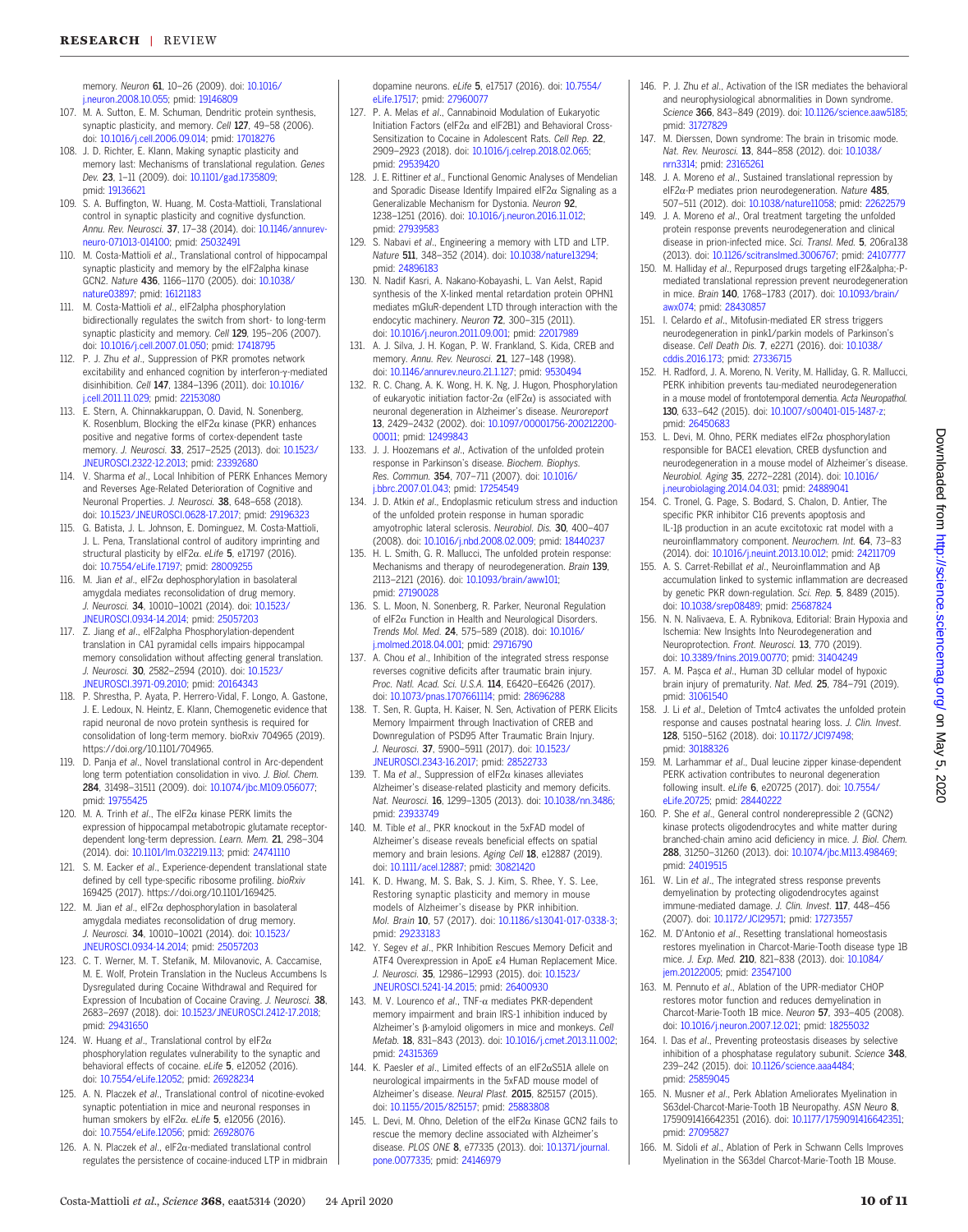#### <span id="page-11-0"></span>RESEARCH | REVIEW

J. Neurosci. 36, 11350–11361 (2016). doi: [10.1523/](http://dx.doi.org/10.1523/JNEUROSCI.1637-16.2016) [JNEUROSCI.1637-16.2016](http://dx.doi.org/10.1523/JNEUROSCI.1637-16.2016); pmid: [27807175](http://www.ncbi.nlm.nih.gov/pubmed/27807175)

- 167. Y. Dzhashiashvili, C. P. Monckton, H. S. Shah, R. B. Kunjamma, B. Popko, The UPR-PERK pathway is not a promising therapeutic target for mutant SOD1-induced ALS. Neurobiol. Dis. 127, 527–544 (2019). doi: [10.1016/](http://dx.doi.org/10.1016/j.nbd.2019.03.024) nbd.2019.03.024; pmid: [30923003](http://www.ncbi.nlm.nih.gov/pubmed/30923003)
- 168. S. Matus, E. Lopez, V. Valenzuela, M. Nassif, C. Hetz, Functional contribution of the transcription factor ATF4 to the pathogenesis of amyotrophic lateral sclerosis. PLOS ONE 8, e66672 (2013). doi: [10.1371/journal.pone.0066672;](http://dx.doi.org/10.1371/journal.pone.0066672) pmid: [23874395](http://www.ncbi.nlm.nih.gov/pubmed/23874395)
- 169. L. Wang, B. Popko, R. P. Roos, An enhanced integrated stress response ameliorates mutant SOD1-induced ALS. Hum. Mol. Genet. 23, 2629–2638 (2014). doi: [10.1093/hmg/ddt658](http://dx.doi.org/10.1093/hmg/ddt658); pmid: [24368417](http://www.ncbi.nlm.nih.gov/pubmed/24368417)
- 170. L. Wang, B. Popko, E. Tixier, R. P. Roos, Guanabenz, which enhances the unfolded protein response, ameliorates mutant SOD1-induced amyotrophic lateral sclerosis. Neurobiol. Dis. 71, 317–324 (2014). doi: [10.1016/j.nbd.2014.08.010](http://dx.doi.org/10.1016/j.nbd.2014.08.010); pmid: [25134731](http://www.ncbi.nlm.nih.gov/pubmed/25134731)
- 171. F. G. Vieira et al., Guanabenz Treatment Accelerates Disease in a Mutant SOD1 Mouse Model of ALS. PLOS ONE 10, e0135570 (2015). doi: [10.1371/journal.pone.0135570;](http://dx.doi.org/10.1371/journal.pone.0135570) pmid: [26288094](http://www.ncbi.nlm.nih.gov/pubmed/26288094)
- 172. Y. Gao et al., PERK is required in the adult pancreas and is essential for maintenance of glucose homeostasis. Mol. Cell. Biol. 32, 5129–5139 (2012). doi: [10.1128/MCB.01009-12](http://dx.doi.org/10.1128/MCB.01009-12); pmid: [23071091](http://www.ncbi.nlm.nih.gov/pubmed/23071091)
- 173. W. Zhang et al., PERK EIF2AK3 control of pancreatic beta cell differentiation and proliferation is required for postnatal glucose homeostasis. Cell Metab. 4, 491–497 (2006). doi: [10.1016/j.cmet.2006.11.002;](http://dx.doi.org/10.1016/j.cmet.2006.11.002) pmid: [17141632](http://www.ncbi.nlm.nih.gov/pubmed/17141632)
- 174. J. Stanik et al., Neonatal hypoglycemia, early-onset diabetes and hypopituitarism due to the mutation in EIF2S3 gene causing MEHMO syndrome. Physiol. Res. 67, 331–337 (2018). doi: [10.33549/physiolres.933689](http://dx.doi.org/10.33549/physiolres.933689); pmid: [29303605](http://www.ncbi.nlm.nih.gov/pubmed/29303605)
- 175. H. Zinszner et al., CHOP is implicated in programmed cell death in response to impaired function of the endoplasmic reticulum. Genes Dev. 12, 982–995 (1998). doi: [10.1101/](http://dx.doi.org/10.1101/gad.12.7.982) [gad.12.7.982;](http://dx.doi.org/10.1101/gad.12.7.982) pmid: [9531536](http://www.ncbi.nlm.nih.gov/pubmed/9531536)
- 176. O. Zurita Rendón, E. A. Shoubridge, LONP1 Is Required for Maturation of a Subset of Mitochondrial Proteins, and Its Loss Elicits an Integrated Stress Response. Mol. Cell. Biol. 38, e00412-17 (2018). doi: [10.1128/MCB.00412-17](http://dx.doi.org/10.1128/MCB.00412-17); pmid: [30061372](http://www.ncbi.nlm.nih.gov/pubmed/30061372)
- 177. C. J. Fiorese et al., The Transcription Factor ATF5 Mediates a Mammalian Mitochondrial UPR. Curr. Biol. 26, 2037–2043 (2016). doi: [10.1016/j.cub.2016.06.002;](http://dx.doi.org/10.1016/j.cub.2016.06.002) pmid: [27426517](http://www.ncbi.nlm.nih.gov/pubmed/27426517)
- 178. A. M. Nargund, M. W. Pellegrino, C. J. Fiorese, B. M. Baker, C. M. Haynes, Mitochondrial import efficiency of ATFS-1 regulates mitochondrial UPR activation. Science 337, 587–590 (2012). doi: [10.1126/science.1223560](http://dx.doi.org/10.1126/science.1223560); pmid: [22700657](http://www.ncbi.nlm.nih.gov/pubmed/22700657)
- 179. N. Robichaud, N. Sonenberg, D. Ruggero, R. J. Schneider, Translational Control in Cancer. Cold Spring Harb. Perspect. Biol. 11, a032896 (2019). doi: [10.1101/cshperspect.a032896;](http://dx.doi.org/10.1101/cshperspect.a032896) pmid: [29959193](http://www.ncbi.nlm.nih.gov/pubmed/29959193)
- 180. J. Chu, M. Cargnello, I. Topisirovic, J. Pelletier, Translation Initiation Factors: Reprogramming Protein Synthesis in Cancer. Trends Cell Biol. 26, 918–933 (2016). doi: [10.1016/](http://dx.doi.org/10.1016/j.tcb.2016.06.005) .tcb.2016.06.005; pmid: [27426745](http://www.ncbi.nlm.nih.gov/pubmed/27426745)
- 181. M. Pavon-Eternod, S. Gomes, M. R. Rosner, T. Pan, Overexpression of initiator methionine tRNA leads to global reprogramming of tRNA expression and increased proliferation in human epithelial cells. RNA 19, 461–466 (2013). doi: [10.1261/rna.037507.112](http://dx.doi.org/10.1261/rna.037507.112); pmid: [23431330](http://www.ncbi.nlm.nih.gov/pubmed/23431330)
- 182. A. E. Koromilas, S. Roy, G. N. Barber, M. G. Katze, N. Sonenberg, Malignant transformation by a mutant of the IFN-inducible dsRNA-dependent protein kinase. Science 257,

1685–1689 (1992). doi: [10.1126/science.1382315;](http://dx.doi.org/10.1126/science.1382315) pmid: [1382315](http://www.ncbi.nlm.nih.gov/pubmed/1382315)

- 183. O. Donzé, R. Jagus, A. E. Koromilas, J. W. Hershey, N. Sonenberg, Abrogation of translation initiation factor eIF-2 phosphorylation causes malignant transformation of NIH 3T3 cells. EMBO J. 14, 3828–3834 (1995). doi: [10.1002/j.1460-](http://dx.doi.org/10.1002/j.1460-2075.1995.tb00052.x) [2075.1995.tb00052.x](http://dx.doi.org/10.1002/j.1460-2075.1995.tb00052.x); pmid: [7641700](http://www.ncbi.nlm.nih.gov/pubmed/7641700)
- 184. G. N. Barber, M. Wambach, S. Thompson, R. Jagus, M. G. Katze, Mutants of the RNA-dependent protein kinase (PKR) lacking double-stranded RNA binding domain I can act as transdominant inhibitors and induce malignant transformation. Mol. Cell. Biol. 15, 3138–3146 (1995). doi: [10.1128/MCB.15.6.3138;](http://dx.doi.org/10.1128/MCB.15.6.3138) pmid: [7539103](http://www.ncbi.nlm.nih.gov/pubmed/7539103)
- 185. E. F. Meurs, J. Galabru, G. N. Barber, M. G. Katze, A. G. Hovanessian, Tumor suppressor function of the interferon-induced double-stranded RNA-activated protein kinase. Proc. Natl. Acad. Sci. U.S.A. 90, 232–236 (1993). doi: [10.1073/pnas.90.1.232](http://dx.doi.org/10.1073/pnas.90.1.232); pmid: [7678339](http://www.ncbi.nlm.nih.gov/pubmed/7678339)
- 186. Y. L. Yang et al., Deficient signaling in mice devoid of doublestranded RNA-dependent protein kinase. EMBO J. 14, 6095–6106 (1995). doi: [10.1002/j.1460-2075.1995.](http://dx.doi.org/10.1002/j.1460-2075.1995.tb00300.x) [tb00300.x;](http://dx.doi.org/10.1002/j.1460-2075.1995.tb00300.x) pmid: [8557029](http://www.ncbi.nlm.nih.gov/pubmed/8557029)
- 187. N. Abraham et al., Characterization of transgenic mice with targeted disruption of the catalytic domain of the doublestranded RNA-dependent protein kinase, PKR. J. Biol. Chem. 274, 5953–5962 (1999). doi: [10.1074/jbc.274.9.5953](http://dx.doi.org/10.1074/jbc.274.9.5953); pmid: [10026221](http://www.ncbi.nlm.nih.gov/pubmed/10026221)
- 188. A. E. Koromilas, M(en)TORship lessons on life and death by the integrated stress response. Biochim. Biophys. Acta Gen. Subj. 1863, 644–649 (2019). doi: [10.1016/](http://dx.doi.org/10.1016/j.bbagen.2018.12.009) [j.bbagen.2018.12.009](http://dx.doi.org/10.1016/j.bbagen.2018.12.009); pmid: [30572003](http://www.ncbi.nlm.nih.gov/pubmed/30572003)
- 189. E. Bobrovnikova-Marjon et al., PERK promotes cancer cell proliferation and tumor growth by limiting oxidative DNA<br>damage. *Oncogene* 29, 3881–3895 (2010). doi: [10.1038/](http://dx.doi.org/10.1038/onc.2010.153) [onc.2010.153](http://dx.doi.org/10.1038/onc.2010.153); pmid: [20453876](http://www.ncbi.nlm.nih.gov/pubmed/20453876)
- 190. L. S. Hart et al., ER stress-mediated autophagy promotes Myc-dependent transformation and tumor growth. J. Clin. Invest. 122, 4621–4634 (2012). doi: [10.1172/](http://dx.doi.org/10.1172/JCI62973) [JCI62973;](http://dx.doi.org/10.1172/JCI62973) pmid: [23143306](http://www.ncbi.nlm.nih.gov/pubmed/23143306)
- 191. P. Nagy, A. Varga, K. Pircs, K. Hegedűs, G. Juhász, Mycdriven overgrowth requires unfolded protein responsemediated induction of autophagy and antioxidant responses in Drosophila melanogaster. PLOS Genet. 9, e1003664 (2013). doi: [10.1371/journal.pgen.1003664](http://dx.doi.org/10.1371/journal.pgen.1003664); pmid: [23950728](http://www.ncbi.nlm.nih.gov/pubmed/23950728)
- 192. H. G. Nguyen et al., Development of a stress response therapy targeting aggressive prostate cancer. Sci. Transl. Med. 10, eaar2036 (2018). doi: [10.1126/scitranslmed.aar2036;](http://dx.doi.org/10.1126/scitranslmed.aar2036) pmid: [29720449](http://www.ncbi.nlm.nih.gov/pubmed/29720449)
- 193. F. Tameire et al., ATF4 couples MYC-dependent translational activity to bioenergetic demands during tumour progression. Nat. Cell Biol. 21, 889–899 (2019). doi: [10.1038/s41556-019-](http://dx.doi.org/10.1038/s41556-019-0347-9) [0347-9;](http://dx.doi.org/10.1038/s41556-019-0347-9) pmid: [31263264](http://www.ncbi.nlm.nih.gov/pubmed/31263264)
- 194. A. C. Maurin et al., The GCN2 kinase biases feeding behavior to maintain amino acid homeostasis in omnivores. Cell Metab. 1, 273–277 (2005). doi: [10.1016/j.cmet.2005.03.004;](http://dx.doi.org/10.1016/j.cmet.2005.03.004) pmid: [16054071](http://www.ncbi.nlm.nih.gov/pubmed/16054071)
- 195. S. Hao et al., Uncharged tRNA and sensing of amino acid deficiency in mammalian piriform cortex. Science 307, 1776–1778 (2005). doi: [10.1126/science.1104882;](http://dx.doi.org/10.1126/science.1104882) pmid: [15774759](http://www.ncbi.nlm.nih.gov/pubmed/15774759)
- 196. J. Ye et al., The GCN2-ATF4 pathway is critical for tumour cell survival and proliferation in response to nutrient deprivation. EMBO J. 29, 2082–2096 (2010). doi: [10.1038/](http://dx.doi.org/10.1038/emboj.2010.81) [emboj.2010.81](http://dx.doi.org/10.1038/emboj.2010.81); pmid: [20473272](http://www.ncbi.nlm.nih.gov/pubmed/20473272)
- 197. Y. Wang et al., Amino acid deprivation promotes tumor angiogenesis through the GCN2/ATF4 pathway. Neoplasia 15, 989–997 (2013). doi: [10.1593/neo.13262](http://dx.doi.org/10.1593/neo.13262); pmid: [23908598](http://www.ncbi.nlm.nih.gov/pubmed/23908598)
- 198. N. Cláudio, A. Dalet, E. Gatti, P. Pierre, Mapping the crossroads of immune activation and cellular stress response

pathways. EMBO J. 32, 1214–1224 (2013). doi: [10.1038/](http://dx.doi.org/10.1038/emboj.2013.80) [emboj.2013.80](http://dx.doi.org/10.1038/emboj.2013.80); pmid: [23584529](http://www.ncbi.nlm.nih.gov/pubmed/23584529)

- 199. B. Pulendran, The varieties of immunological experience: Of pathogens, stress, and dendritic cells. Annu. Rev. Immunol. 33, 563–606 (2015). doi: [10.1146/annurev-immunol-020711-](http://dx.doi.org/10.1146/annurev-immunol-020711-075049) [075049](http://dx.doi.org/10.1146/annurev-immunol-020711-075049); pmid: [25665078](http://www.ncbi.nlm.nih.gov/pubmed/25665078)
- 200. J. Deng et al., Translational repression mediates activation of nuclear factor kappa B by phosphorylated translation initiation factor 2. Mol. Cell. Biol. 24, 10161–10168 (2004). doi: [10.1128/MCB.24.23.10161-10168.2004](http://dx.doi.org/10.1128/MCB.24.23.10161-10168.2004); pmid: [15542827](http://www.ncbi.nlm.nih.gov/pubmed/15542827)
- 201. H. Y. Jiang, R. C. Wek, Phosphorylation of the alpha-subunit of the eukaryotic initiation factor-2 (eIF2alpha) reduces protein synthesis and enhances apoptosis in response to proteasome inhibition. J. Biol. Chem. 280, 14189–14202 (2005). doi: [10.1074/jbc.M413660200;](http://dx.doi.org/10.1074/jbc.M413660200) pmid: [15684420](http://www.ncbi.nlm.nih.gov/pubmed/15684420)
- 202. M. Abdel-Nour et al., The heme-regulated inhibitor is a cytosolic sensor of protein misfolding that controls innate immune signaling. Science 365, eaaw4144 (2019). doi: [10.1126/science.aaw4144;](http://dx.doi.org/10.1126/science.aaw4144) pmid: [31273097](http://www.ncbi.nlm.nih.gov/pubmed/31273097)
- 203. Y. Iwasaki et al., Activating transcription factor 4 links metabolic stress to interleukin-6 expression in macrophages. Diabetes 63, 152–161 (2014). doi: [10.2337/db13-0757;](http://dx.doi.org/10.2337/db13-0757) pmid: [23990363](http://www.ncbi.nlm.nih.gov/pubmed/23990363)
- 204. U. I. Onat et al., Intercepting the Lipid-Induced Integrated Stress Response Reduces Atherosclerosis. J. Am. Coll. Cardiol. 73, 1149–1169 (2019). doi: [10.1016/j.jacc.2018.12.055](http://dx.doi.org/10.1016/j.jacc.2018.12.055); pmid: [30871699](http://www.ncbi.nlm.nih.gov/pubmed/30871699)
- 205. B. Lu et al., Novel role of PKR in inflammasome activation and HMGB1 release. Nature 488, 670–674 (2012). doi: [10.1038/nature11290;](http://dx.doi.org/10.1038/nature11290) pmid: [22801494](http://www.ncbi.nlm.nih.gov/pubmed/22801494)
- 206. A. D'Osualdo et al., Transcription Factor ATF4 Induces NLRP1 Inflammasome Expression during Endoplasmic Reticulum Stress. PLOS ONE 10, e0130635 (2015). doi: [10.1371/journal.](http://dx.doi.org/10.1371/journal.pone.0130635) [pone.0130635;](http://dx.doi.org/10.1371/journal.pone.0130635) pmid: [26086088](http://www.ncbi.nlm.nih.gov/pubmed/26086088)
- 207. T. Nakamura et al., Double-stranded RNA-dependent protein kinase links pathogen sensing with stress and metabolic homeostasis. Cell 140, 338–348 (2010). doi: [10.1016/](http://dx.doi.org/10.1016/j.cell.2010.01.001) [j.cell.2010.01.001](http://dx.doi.org/10.1016/j.cell.2010.01.001); pmid: [20144759](http://www.ncbi.nlm.nih.gov/pubmed/20144759)
- 208. J. Hu et al., Global analysis of phosphorylation networks in humans. Biochim. Biophys. Acta 1844 (1 Pt B), 224-231 (2014). doi: [10.1016/j.bbapap.2013.03.009](http://dx.doi.org/10.1016/j.bbapap.2013.03.009); pmid: [23524292](http://www.ncbi.nlm.nih.gov/pubmed/23524292)
- 209. S. B. Cullinan et al., Nrf2 is a direct PERK substrate and effector of PERK-dependent cell survival. Mol. Cell. Biol. 23, 7198–7209 (2003). doi: [10.1128/MCB.23.20.7198-](http://dx.doi.org/10.1128/MCB.23.20.7198-7209.2003) [7209.2003;](http://dx.doi.org/10.1128/MCB.23.20.7198-7209.2003) pmid: [14517290](http://www.ncbi.nlm.nih.gov/pubmed/14517290)
- 210. L. A. Gilbert et al., Genome-Scale CRISPR-Mediated Control of Gene Repression and Activation. Cell 159, 647–661 (2014). doi: [10.1016/j.cell.2014.09.029](http://dx.doi.org/10.1016/j.cell.2014.09.029); pmid: [25307932](http://www.ncbi.nlm.nih.gov/pubmed/25307932)
- 211. A. Biever et al., Monosomes actively translate synaptic mRNAs in neuronal processes. Science 367, eaay4991 (2020). doi: [10.1126/science.aay4991](http://dx.doi.org/10.1126/science.aay4991); pmid: [32001627](http://www.ncbi.nlm.nih.gov/pubmed/32001627)

# ACKNOWLEDGMENTS

We apologize to the authors of the numerous outstanding papers that contributed to the field and could not be cited here owing to space limitations. We thank A. Bertolotti, E. Erbay, S. Matus, D. Ron, S. Rosi, L. Reichardt, D. Ruggero, and members of the Costa-Mattioli and Walter labs for their thoughtful comments on the manuscript. We thank A. Anand for his invaluable help in preparing the figures. Funding: M.C.-M is supported by funding from the NIH and the generous support from Sammons Enterprise. P.W. is supported by funding from the NIH, the Howard Hughes Medical Institute, and Calico. Competing interests: The authors declare no competing interest. P.W. is an inventor on U.S. Patent 9708247 held by the Regents of the University of California describing ISRIB and its analogs. Rights to the invention have been licensed by Calico.

10.1126/science.aat5314